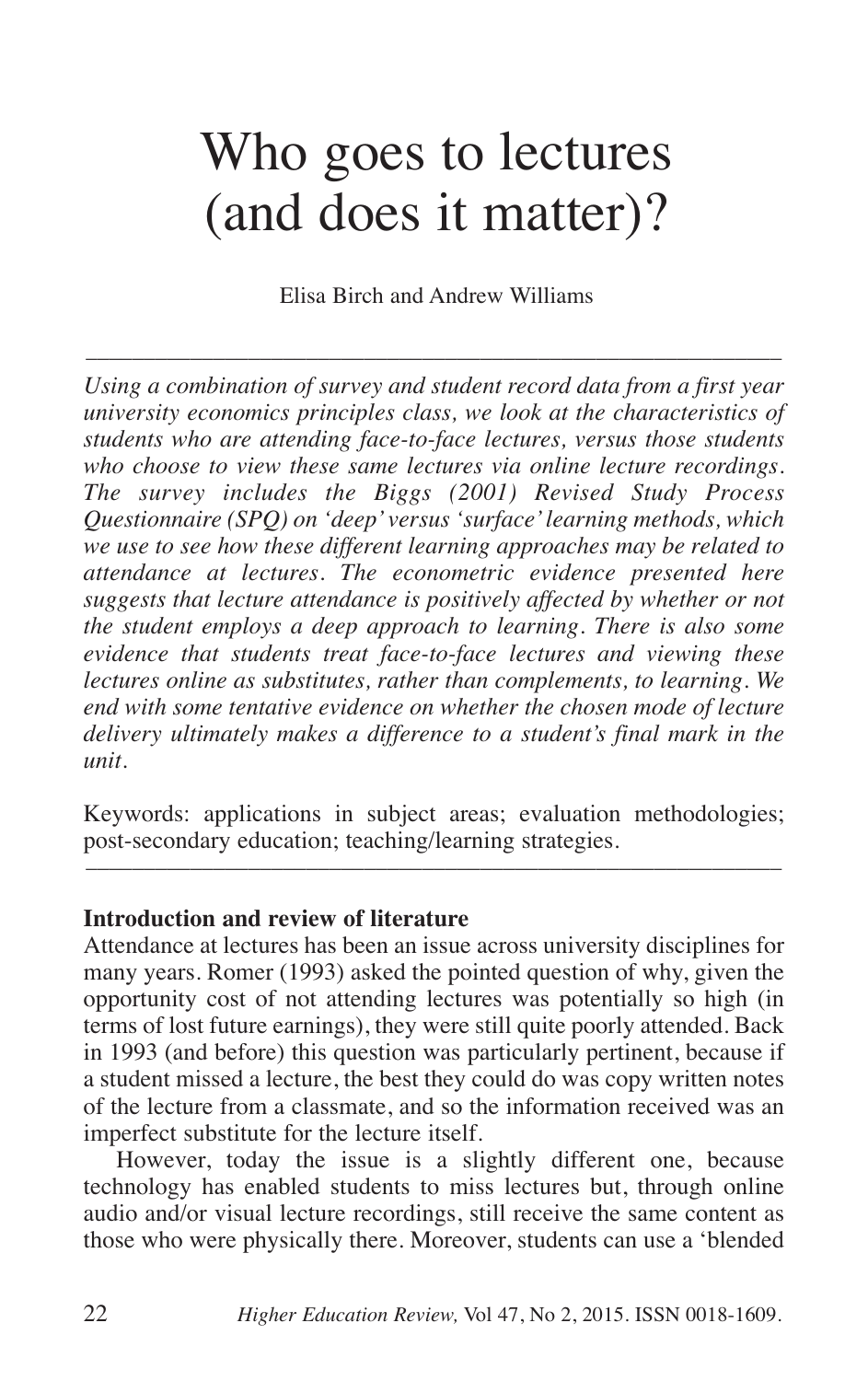learning approach', using a mixture of the two forms of content delivery. In other words, this is not a straight binary decision for students to use one *or* the other method. Given this, the focus has turned towards looking at which type of learning approach (online, face-to-face, or a mix of the two) has the most beneficial impact on students.

It has been argued that presenting information in the visual and auditory modalities (simultaneously) results in superior learning (Owston *et al*, 2011). This is supported by 'media richness theory' (Bassili, 2008) that takes into account the differences in students' attitudes and preferences and explains why some students might prefer to go to lectures or only watch the online lecture, whilst others might be more inclined to go to live lectures and listen to the recorded lecture for revision. The 'media richness theory' also predicts that differences in students' attitudes are related to the perceived ambiguity and difficulty of the content of the units they are learning. Students are more inclined to attend live lectures if they expect the learning content to be difficult and otherwise they choose the alternatives (see Owston *et al*, 2011 and Bassili, 2008). Web-based lectures are believed to provide flexibility (for example, mature aged students who are more likely to be involved in paid employment, child care or other carer responsibilities), equity of access, ease of engagement (Johnston *et al*, 2012), or as an emergency alternative for an enforced absence (Kinlaw *et al*, 2012).

Web- based lectures also provide an ongoing revision tool, a flexible means of engaging with lecture content, particularly for units with a high proportion of non-English speaking students (Scutter *et al*, 2010) and accommodates learning experiences for a variety of students with different abilities and preferences (Lancaster *et al*, 2011). Cooke *et al* (2012) argue that podcasting lecture content could assist first year students in adjusting to university life. Johnston *et al* (2012) show that almost 96per cent of enrolled students (in undergraduate nursing) support the provision of online lectures in addition to live lectures (but not as a replacement). Vernadakis *et al* (2012) show blended learning methods provide students with more control over their learning and foster critical thinking, which eventually has a positive impact on student learning outcomes. In their research they indicate that almost 56 per cent of students rank 'an ability to hear the lecture again' as the most useful aspect of the podcasts. 46 per cent used the podcasts for exam revision and 49 per cent enjoyed the flexibility of listening to podcasts anywhere they liked. Crook *et al* (2012) highlight the enhancing role of video technology in the provision of assessment-related feedback and consequently higher engagement of staff and students in this process. In their research, almost 80 per cent of students voted in favour of the use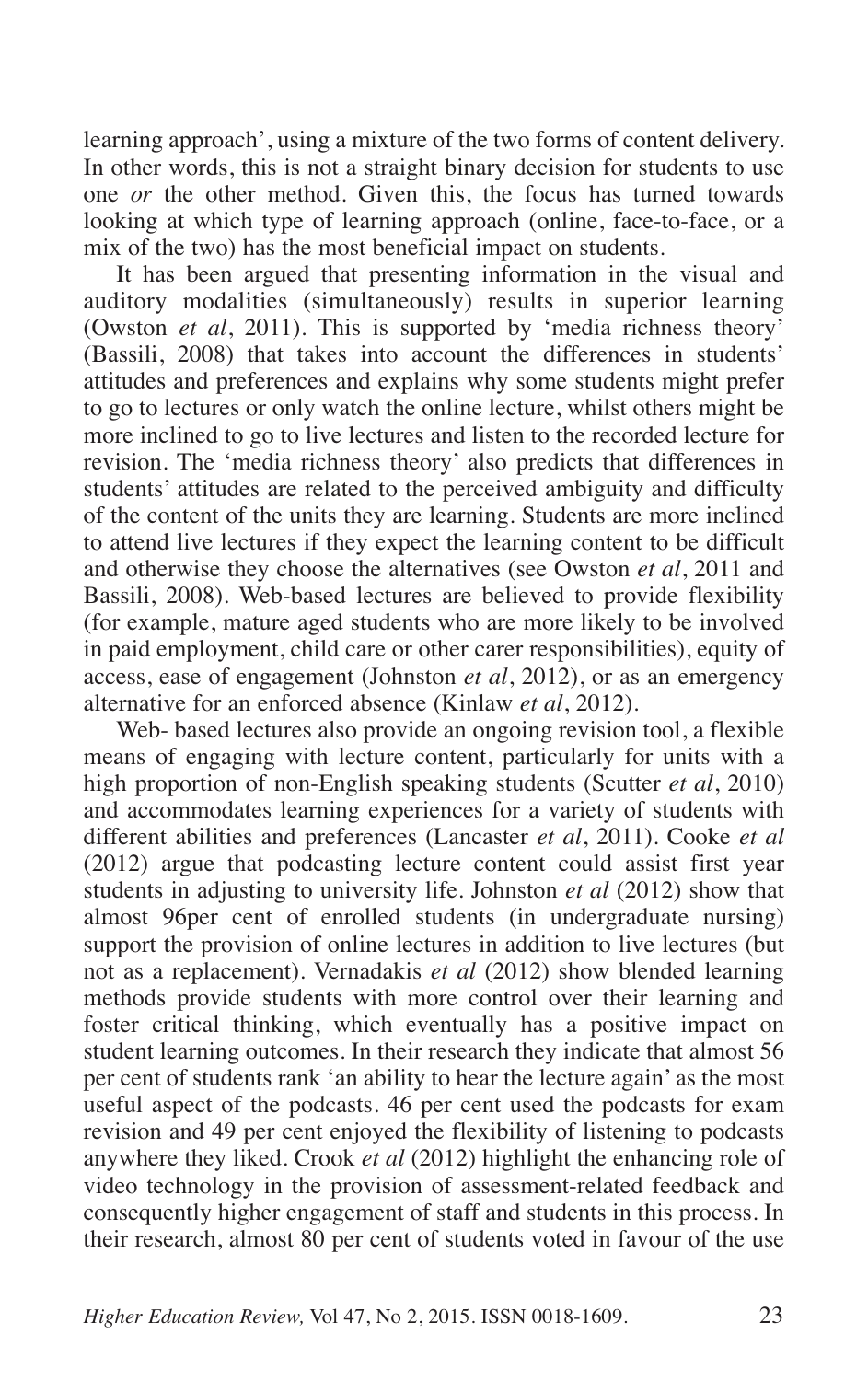of video feedback, as they considered it as a facilitator of a prompt generic feedback in a more engaging and flexible manner.

Despite all these purported advantages arising from blended teaching methods, the relation between usage of a virtual learning environment and students' performance and learning outcomes is not clearly understood. Stricker *et al* (2011) and Williams *et al* (2012) argue that online learning is beneficial to students who use these resources as a complementary resource. Supplementary use of web- based resources is likely to result in an average increase in quizzes and examination marks. Other studies (Johnston *et al,* 2012; Cooke *et al,* 2012; Gomez and Igado, 2008; Zubas *et al,* 2006) indicate that students' performances in blended courses was equivalent or slightly superior to traditional courses, whilst some find a very weak relation between access to the recorded lectures and students' performance. Important concerns have been raised about students' attendance and engagement when lectures and supplementary resources are available online (Scutter *et al* 2010, and Kinlaw *et al* 2012). Lyons *et al* (2012) show the perceived positive learning experiences of students are affected by the level of their technological knowledge and confidence to navigate the online class environment. Kinlaw *et al* (2012) show in-class activities are the main motivations for student to attend class and when these activities are replaced by online alternatives around 30 per cent of students are less likely to attend class and the 'voluntary absence rate' will be higher (see also Traphagan *et al*, 2010). They also suggest students are using recorded lectures significantly more prior to exam dates which, coupled with poor lecture attendance, may reflect that this viewing is the first engagement of these students with lecture content. (Johnston *et al*, 2012).

With respect to the advantages of attending lectures versus viewing these lectures online, Stanca (2006) found a statistically significant effect from attending lectures; however, this still translated into a relatively modest improvement in overall academic performance. If a student attended all lectures, rather than making the mean attendance, their final grade would have been only around 1-1.5 percentage points higher. He also found a modest positive effect on final marks for those students in a quasi-experiment comparing those who attended the actual lectures with those who were only allowed access to the lecture recordings. Figlio *et al* (2010) found that those viewing only the online lecture recordings ultimately performed better than those restricted to just the live lectures. McNulty *et al* (2011) also noted a negative correlation between medical students who accessed video recordings of lectures and their ultimate academic performance. Others again (Brotherton and Abowd, 2004; Bell *et al*, 2001) found no statistically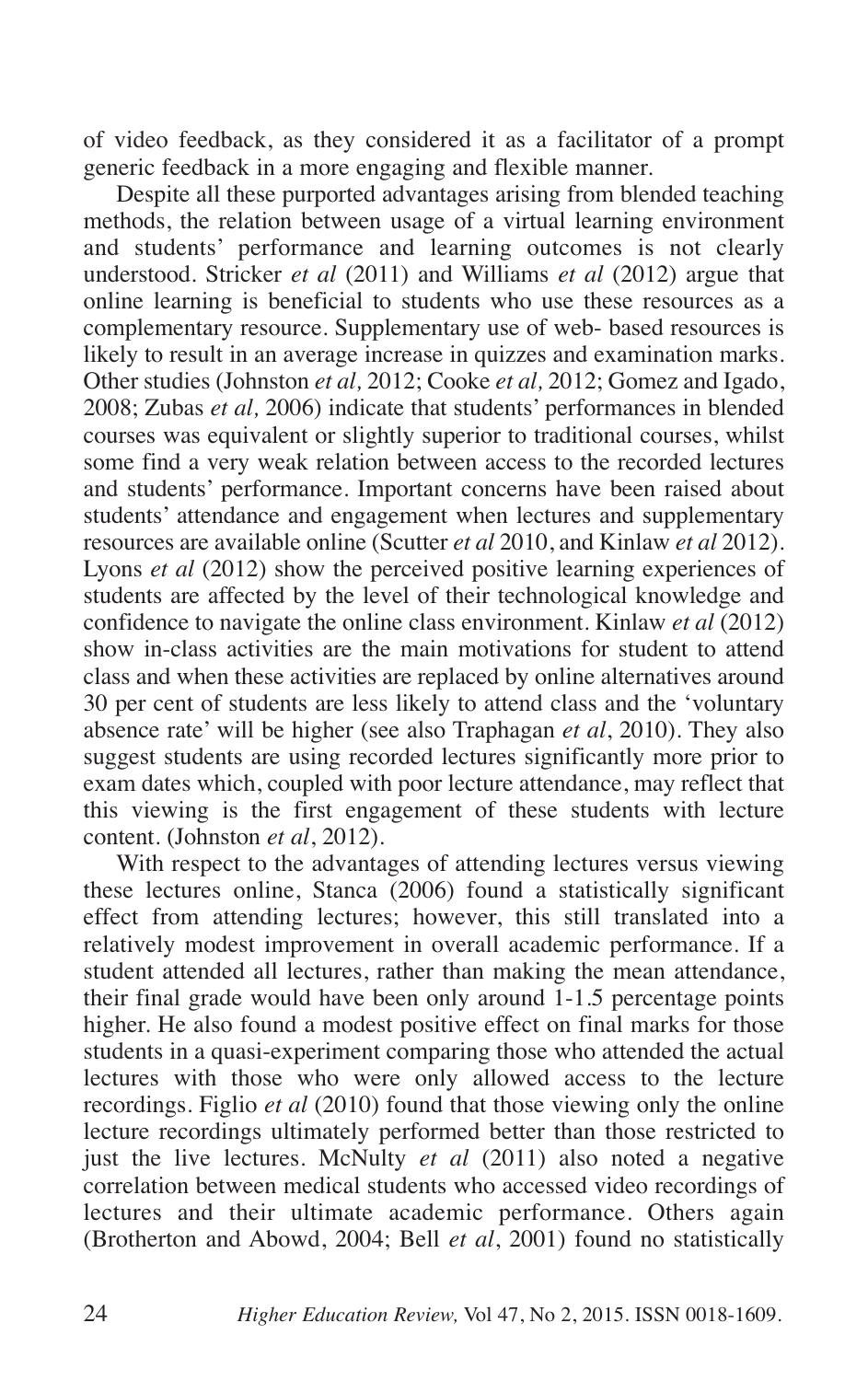significant difference in the grades obtained by the online versus faceto-face groups of students. In terms of studies focussing on a blended approach, von Konsky *et al* (2009) provide some evidence that, whilst lecture attendance was roughly the same across all grades, passing students were more likely to use lecture recordings as a supplement to their lectures. Wieling and Hofman (2010) purported to find a strong substitution effect between face to face and online lecture recordings. Students who attended most or all of the lectures face to face received no additional benefit from viewing lectures online. However, Williams *et al* (2012) show that students attending the majority of lectures actually got more benefit from also accessing the online recordings than students who attended fewer lectures, and so were using these online recordings as substitutes.

It appears from the literature, therefore, that finding a definitive answer to the question on the efficacy of lecture attendance is quite difficult. Empirically, this is understandable. From an econometric perspective, lecture attendance is undoubtedly endogenous to final academic performance. Students who attend more lectures are (possibly) also more likely to be motivated students, who put in greater effort. Therefore, one might observe a statistically significant relationship between attendance and final grades, but that may be due to the fact that these students work harder, and it is this additional effort, rather than the lectures *per se*, that is leading them to have higher marks. One way of dealing with this (which we use in this paper) is to find appropriate instruments for lecture attendance. In theory, if one could find appropriate instruments that are correlated with lecture attendance, but not with final academic performance, then the instruments can 'net out' the correlation of student effort with attendance, leaving only the effect of the actual lecture on final performance. The key, of course, is in finding 'appropriate' instruments. Stanca (2006) for example, used travel time to university, hours worked in paid employment and home access to the internet as instruments for attendance. However in this study these instruments were found to perform quite poorly. Stinebrickner and Stinebrickner (2008) and Kirby and McElroy (2003) also used an IV estimation to control for the endogeneity of attendance.

This paper, therefore, is a modest attempt to further our knowledge of, first, the characteristics of students attending lectures, and second whether, once we control for a large number of other factors, this attendance has a positive effect on a student's overall academic performance. The paper is arranged in the following manner. First we outline the data used in this study, as well as some initial analysis of these data. The following section describes the econometric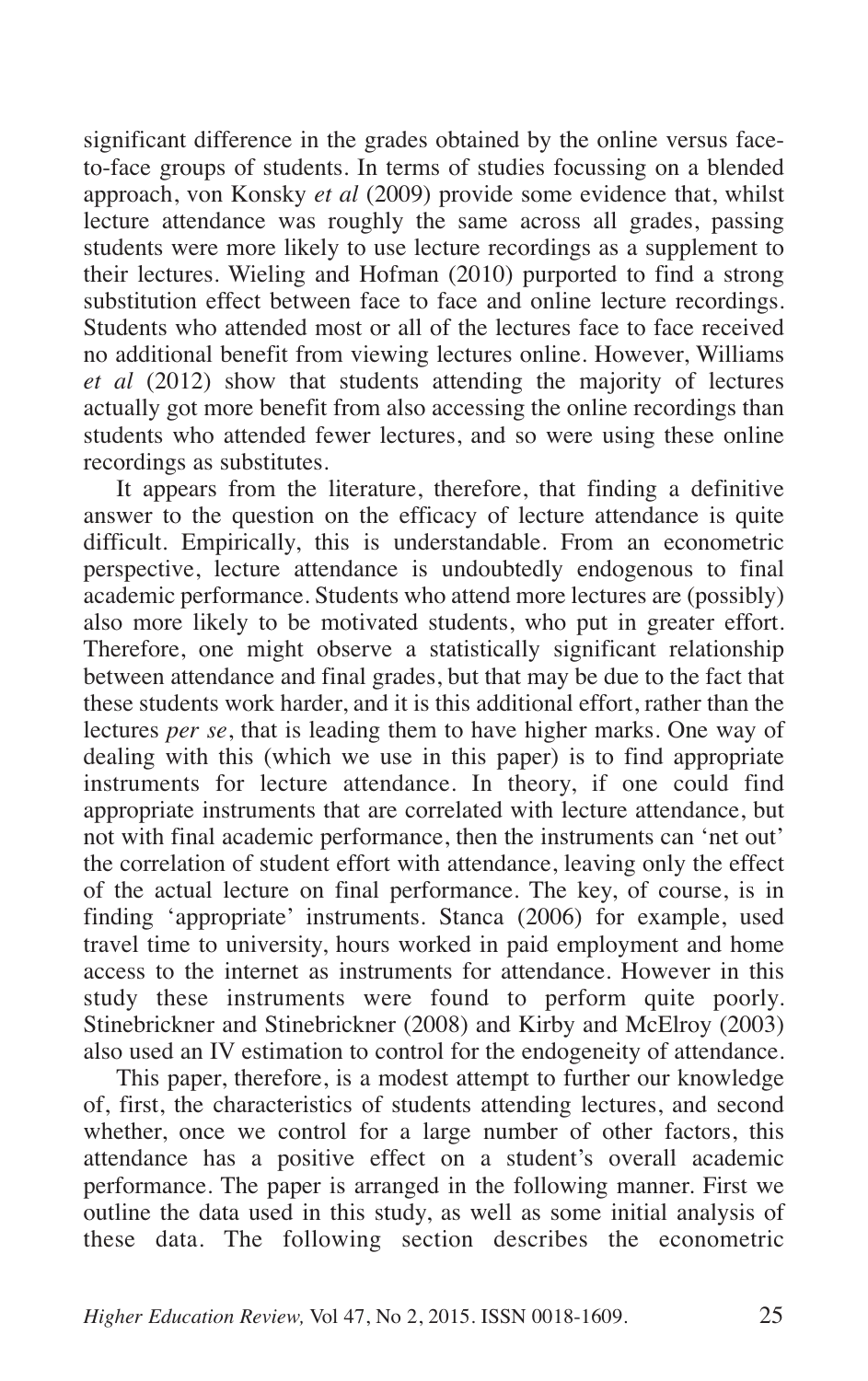methodology we are applying to the data, as well as a discussion on the results we obtain from this estimation. The final section is a conclusion.

# **Data**

This analysis uses data taken from a first year Microeconomics Principles class at the University of Western Australia from the first semester of 2012. All face-to-face lectures are recorded using the *Lectopia* recording system and available for students to stream or download within an hour of the actual lecture. There were 26 lectures in this unit for the semester. To get as much information as possible for our analysis we have taken data from three sources:

A student survey, conducted during tutorials in the final week of the semester. The survey covered a range of issues that looked at what one might call the first year 'experience'. Students were asked a number of questions relating to different aspects of their university experience, including questions on: their personal characteristics (gender, birthplace, age, whether living at university colleges, or with parents, and so on); education information (prior education, including whether they had studied economics before); their experiences at university (a series of questions on their degree of satisfaction with their university life, what their biggest problems were in the transition from high school and so on); study habits (including hours per week of study, how many face-to-face lectures they attended, plus several questions on their use of lecture recordings); and the revised 20 question Study Process Questionnaire, developed by Biggs (1987). These questions were designed to assess the students' approach to learning (surface versus deep).

Student records data, in order to obtain data on their previous high school performance (known as their *ATAR* score), whether they attended a private or government public high school, and their enrolment status (part-time or full-time).

Web usage. The university uses the Moodle Learning Management System (LMS), and we were able to extract data on individual student use of the web-based practice quizzes, as well as data on whether they downloaded certain material during the semester (for example, general feedback on their essay assignment, a document on useful exam hints and techniques, and so on).

The combination of these three data sources means that we had a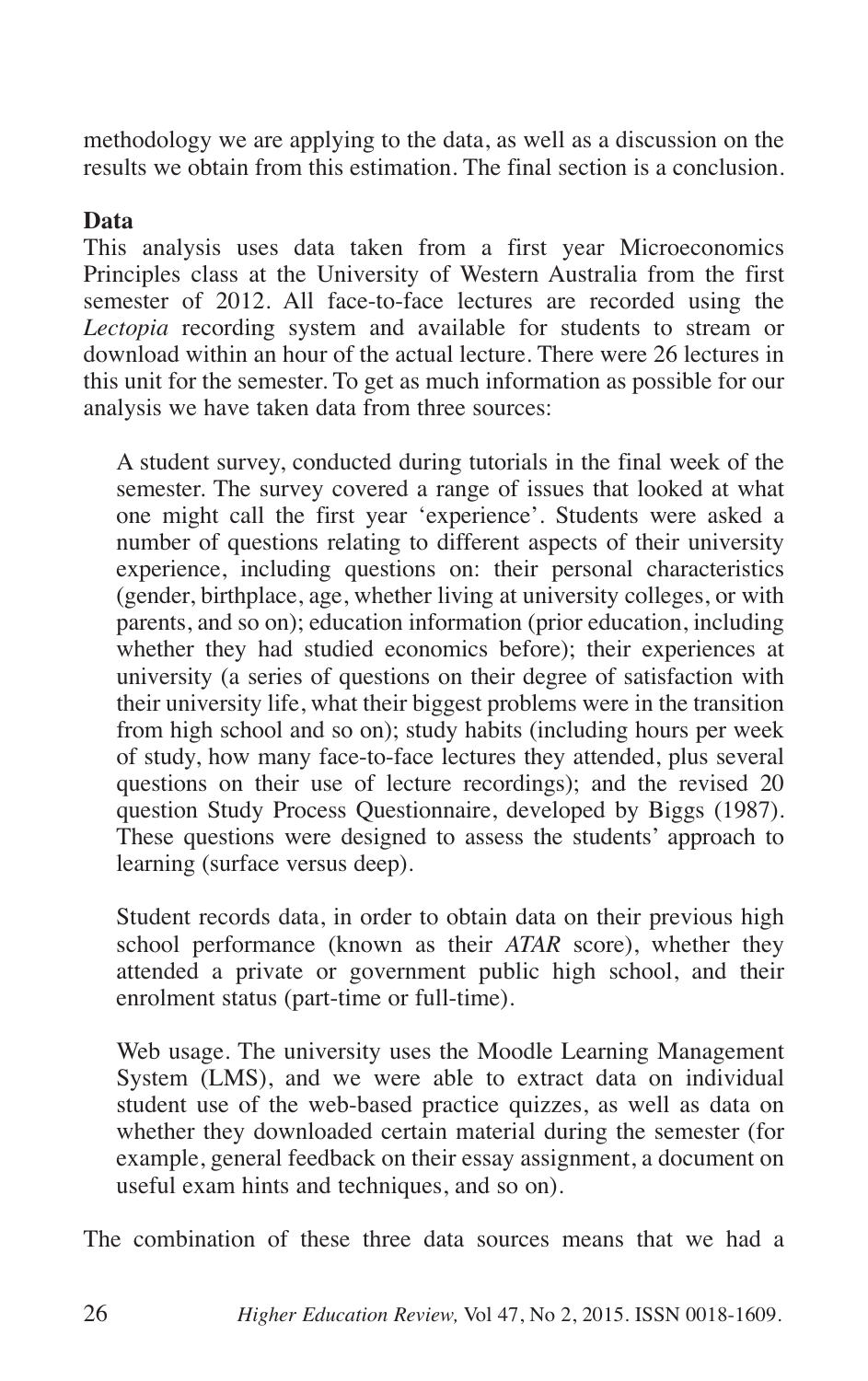# TABLE 1

|                                                                                                   |                                                                                                                                                                                                                       | Completed<br>survey | Did not<br>complete<br>survey     |  |  |  |
|---------------------------------------------------------------------------------------------------|-----------------------------------------------------------------------------------------------------------------------------------------------------------------------------------------------------------------------|---------------------|-----------------------------------|--|--|--|
| <b>Student Record Data</b>                                                                        |                                                                                                                                                                                                                       | Mean                | Mean                              |  |  |  |
| age                                                                                               | Age of student (start of semester)                                                                                                                                                                                    | 19.213              | 19.29                             |  |  |  |
| hs_prev_year                                                                                      | Dummy variable indicating whether the student attended<br>high school in the previous calendar year.                                                                                                                  | 0.634               | 0.537                             |  |  |  |
| female_dummy                                                                                      | Gender $(1 =$ female)                                                                                                                                                                                                 | 0.442               | 0.344                             |  |  |  |
| part_time                                                                                         | Whether the student is enrolled part-time.                                                                                                                                                                            | 0.054               | 0.105                             |  |  |  |
| <b>ATAR</b>                                                                                       | Student's rank on the high school tertiary entrance<br>examinations                                                                                                                                                   | 90.339              | 88.951                            |  |  |  |
| GPA                                                                                               | Student's Grade Point Average (1-7 scale) at university.                                                                                                                                                              | 4.939               | 3.700                             |  |  |  |
| fail                                                                                              | Given a value of 1 if student ultimately failed the unit (0<br>otherwise)                                                                                                                                             | 0.092               | ***<br>0.381                      |  |  |  |
| <b>Learning Management System data</b>                                                            |                                                                                                                                                                                                                       |                     |                                   |  |  |  |
| tute                                                                                              | Tutorial mark received by the student for<br>attendance/participation in tutorials during the semester<br>$(\%).$                                                                                                     | 84.058              | 59.732                            |  |  |  |
| quiz_ave                                                                                          | Online practice quizzes attempted (average per topic)                                                                                                                                                                 | 2.323               | 1.684                             |  |  |  |
| sa_prac_view                                                                                      | Given a value of 1 if the student downloaded a copy of a<br>pdf document with useful final exam information (0<br>otherwise).                                                                                         | 0.897               | 0.755                             |  |  |  |
| essay_feedback_view                                                                               | Given a value of 1 if the student downloaded a copy of a<br>pdf document with general feedback from the essay<br>assessment (0 otherwise).                                                                            | 0.378               | 0.316                             |  |  |  |
| mid_mock_view                                                                                     | Given a value of 1 if the student downloaded a copy of a<br>pdf document of a practice mid semester exam (0<br>otherwise).                                                                                            | 0.870               | 0.772                             |  |  |  |
| Survey data                                                                                       |                                                                                                                                                                                                                       |                     |                                   |  |  |  |
| eng                                                                                               | Whether English is spoken at home                                                                                                                                                                                     | 0.779               | $\ddot{\phantom{a}}$<br>$\ddotsc$ |  |  |  |
| deep                                                                                              | Using the revised questionnaire by Briggs (1987), this<br>adds up scores from the questions relating to a deep<br>(motive and strategy) approach to learning. Higher<br>scores indicate a 'deeper' approach.          | 26.593              | $\ddot{\phantom{a}}$              |  |  |  |
| surface                                                                                           | Using the revised questionnaire by Briggs (1987), this<br>adds up scores from the questions relating to a surface<br>(motive and strategy) approach to learning. Higher<br>scores indicate a more 'surface' approach. | 25.501              |                                   |  |  |  |
| econs                                                                                             | Whether the student has studied economics prior to this<br>unit $(1 = yes)$                                                                                                                                           | 0.560               | $\ddotsc$                         |  |  |  |
| Viewed online<br>lectures:                                                                        |                                                                                                                                                                                                                       |                     |                                   |  |  |  |
| $lcs$ 0                                                                                           | Dummy variable with a 1 if the student did not view any<br>of the face-to-face lectures online, or the 'online-only'<br>lecture recordings [omitted variable]                                                         | 0.154               |                                   |  |  |  |
| lcs online only                                                                                   | Dummy variable with a 1 if the student only viewed the<br>'online-only' lecture recordings                                                                                                                            | 0.149               |                                   |  |  |  |
| $\log 1.25$                                                                                       | Dummy variable with a 1 if the student viewed between<br>1-25% of the face-to-face lectures online                                                                                                                    | 0.295               |                                   |  |  |  |
| $lcs_226_50$                                                                                      | Dummy variable with a 1 if the student viewed between<br>26-50% of the face-to-face lectures online                                                                                                                   | 0.124               |                                   |  |  |  |
| lcs 51 75                                                                                         | Dummy variable with a 1 if the student viewed between<br>51-75% of the face-to-face lectures online                                                                                                                   | 0.124               |                                   |  |  |  |
| $lcs_{166}$ = 76 = 100                                                                            | Dummy variable with a 1 if the student viewed between<br>76-100% of the face-to-face lectures online                                                                                                                  | 0.154               |                                   |  |  |  |
| <b>LEC</b>                                                                                        | Self-reported lectures attended by student (%)                                                                                                                                                                        | 63.770              |                                   |  |  |  |
| Distance to                                                                                       | Natural log of distance to campus (kilometres)                                                                                                                                                                        | 2.145               |                                   |  |  |  |
| university:<br>public_transport                                                                   | Dummy variable indicating whether the student                                                                                                                                                                         | 0.550               |                                   |  |  |  |
|                                                                                                   | travelled to university by public transport (bus or train)<br>Dummy variable indicating whether student was                                                                                                           |                     | $\ddot{\phantom{a}}$<br>          |  |  |  |
| work dummy                                                                                        | engaged in paid employment during the semester<br>Interaction term of work dummy with self-reported                                                                                                                   | 0.745               | $\ddotsc$<br>$\ddotsc$            |  |  |  |
| workxworkhours                                                                                    | average hours of paid employment during semester                                                                                                                                                                      | 8.920               | $\ddotsc$<br>$\ddot{\phantom{0}}$ |  |  |  |
| NOTE: Statistically significant differences in means at the 10% (*), 5% (**) and 1% (***) levels. |                                                                                                                                                                                                                       |                     |                                   |  |  |  |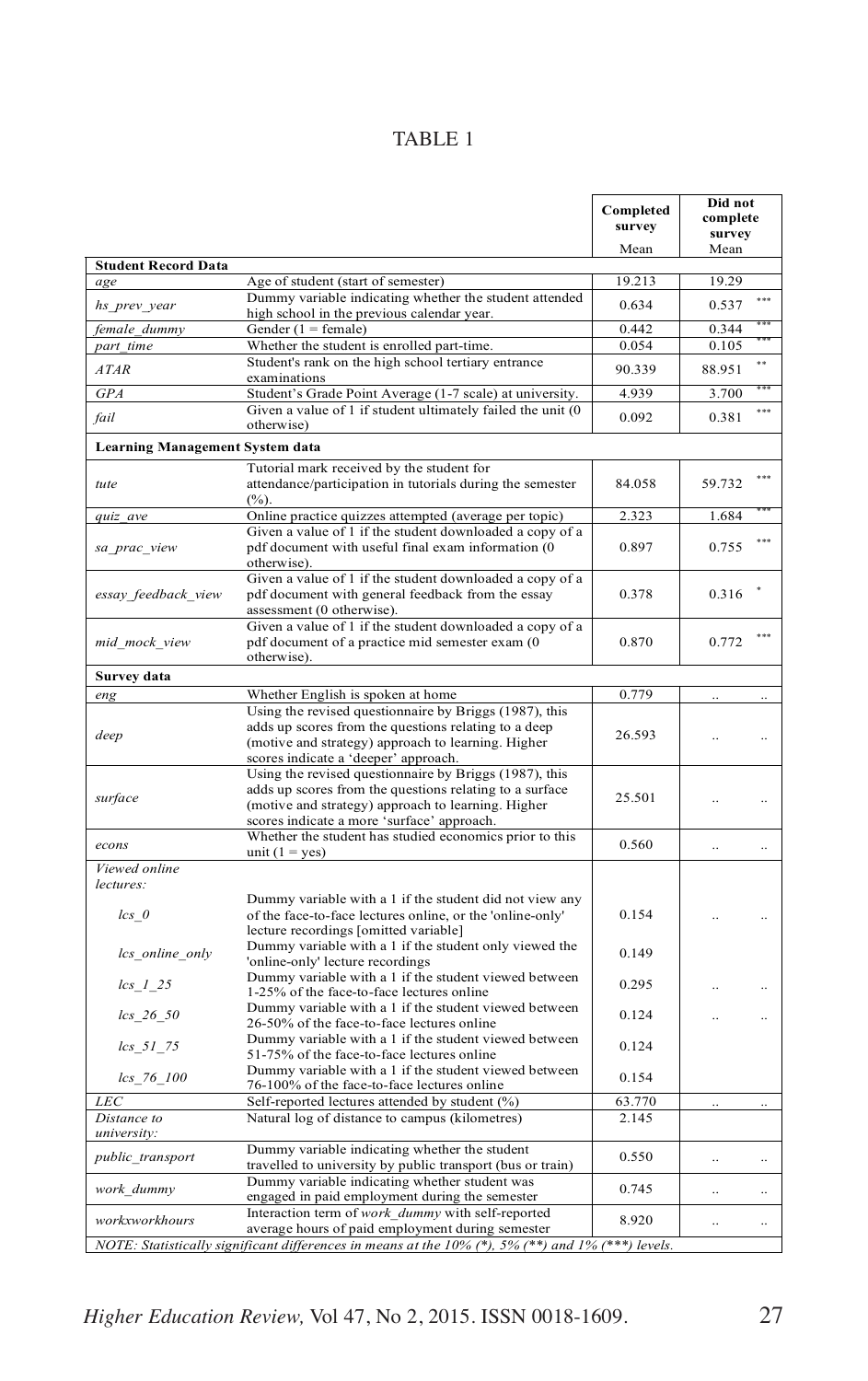relatively rich dataset from which to learn about student attitudes and characteristics. Table 1 has some summary statistics for data used in this analysis, including the source of the data for each variable.

It is also worthwhile at this stage discussing the rationale behind the use of the 'deep' versus 'surface' learning variables from the survey. One largely neglected element in the debate on lecture attendance is whether the different learning strategies of students may lead them to prefer one form of content delivery over another. For example, following the methodology of Biggs (1987) and Biggs *et al* (2001), students can be thought of as having either a 'deep' approach to learning or a 'surface' approach. These two learning approaches differ in terms of both the students' motivation and their strategies for learning. For example, it has been noted that students using a more surface approach 'concentrated on surface features of the learning task, such as key words or phrases. Their strategy was to memorize and reproduce elements which seemed appropriate' (Kember *et al*, 1997). Those adopting a 'deep' approach tend to look for the underlying message or theory behind the content, rather than using rote learning techniques. However, it is important to stress this is not necessarily a psychological trait. Students with limited interest in a compulsory unit, for example, may adopt a surface approach to learning in that unit, but use a deep approach in another unit. The question here is not only whether a student using a surface approach performs better (or worse) in terms of their final grade, but whether these different approaches may lead them to attend more (or fewer) lectures.

The questionnaire used in the student survey followed the Biggs *et al* (2001) revised, shorter *Student Process Questionnaire* (SPQ) survey, which consists of twenty questions (rather than the original 42 question survey). Within each of these two factors (deep versus surface) it was possible to distinguish strategy and motive sub-scales. Each of the subscales consisted of five items. The final version of the questionnaire therefore has two main scales, Deep Approach and Surface Approach, with four sub-scales: Deep Motive; Deep Strategy; Surface Motive; and Surface Strategy. In this study, we only use the two major factors (Deep Approach and Surface Approach), rather than the individual sub-scales. The answers given by these students are on a five point Likert scale, ranging from 'Always true of me', down through to 'Only rarely true of me'. Answers were then given a numerical score from 1-5, and the scores added up to arrive at the final deep and surface approach scores. In both indicators higher values represent, respectively, a deeper approach to learning, and a more surface approach to learning. The specific questions used in the survey can be found in Biggs *et al* (2001).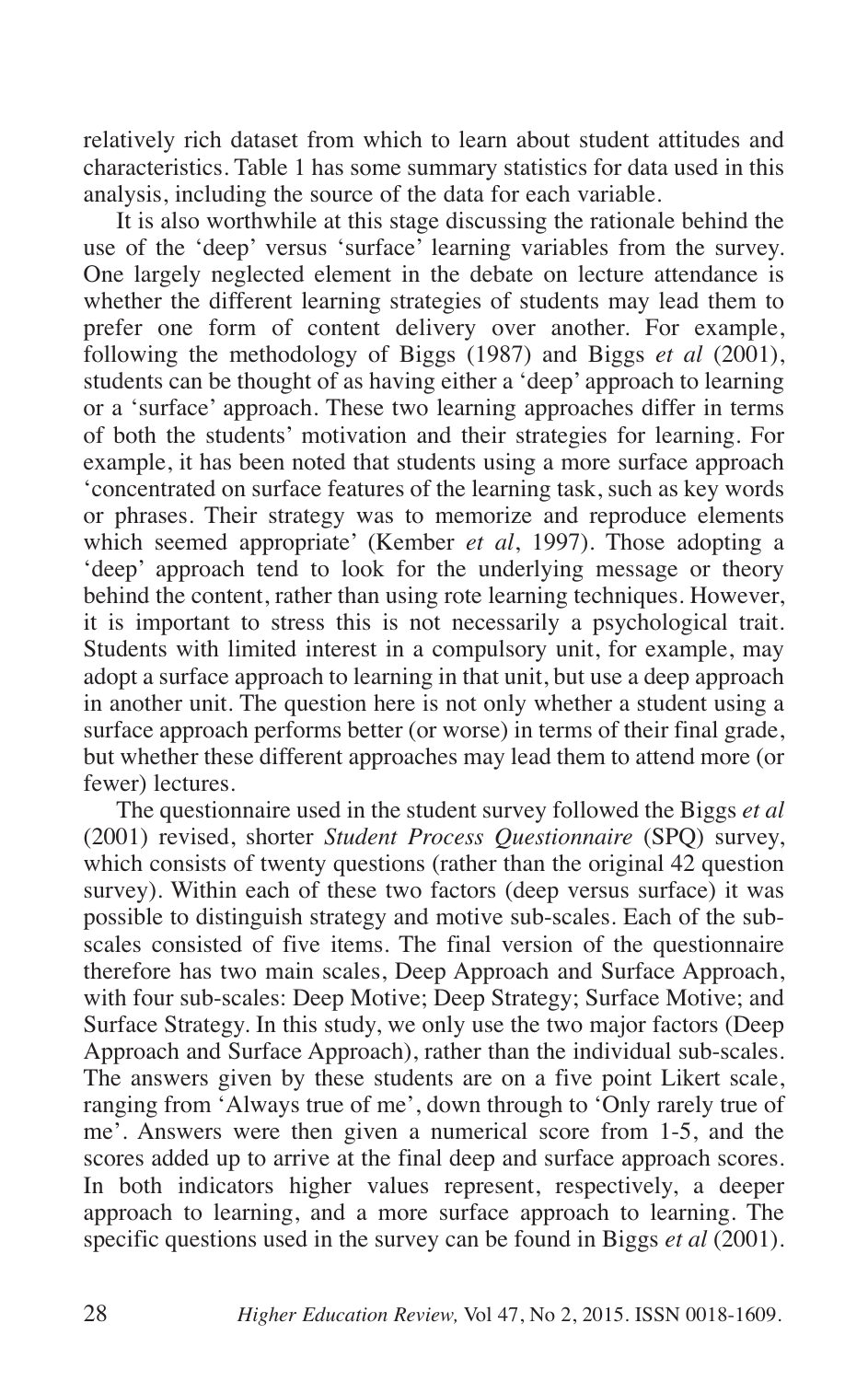### **Methodology, results and discussion**

#### *Sample Selection Bias*

Of the 903 students who ultimately received a mark for this unit, 609 participated in the survey. Accounting for those with missing and incomplete data, we were ultimately able to get complete data for 437 of them (48 per cent). Although this is a reasonable sample from our population, as noted above there is still the potential problem that there might be a sample selection bias here. For example, the survey was conducted in tutorials during the final week of semester. Consequently, those who had 'given up', or who were only very tangentially attached to the course were far more likely to be absent from these tutorials. As such, we may have something of a sample selection bias, because the individuals in our sample include only those people who were engaged in this course enough to both come to tutorials and fill out the survey. Omitting those who failed, and who were also more likely not to go to lectures, or view the lectures online, may be problematic, because it will result in biased coefficients if we run the standard OLS regressions.

To get an initial feel for this issue, Table 1 also provides some summary statistics for students who completed the survey, compared with those who did not complete the survey. As expected, there are indeed differences in our two groups. Not surprisingly, the largest difference occurred with respect to those who had failed the unit (of those completing the survey, only 9.2 per cent ultimately failed the unit; however, for those not completing the survey, 38.1 per cent failed the unit). This is also borne out by the tutorial attendance mark (84 per cent for those completing the survey, only 60 per cent for those not completing the survey). Other notable differences include whether the student was enrolled in the course part-time or full-time, whether the student viewed the mid semester mock exam handout and the final exam hints document through the LMS and the student's ATAR (those with higher ATARs were more likely to complete the survey).

We can see therefore, that there are some potentially important differences between the sample used for the econometric study below, and the overall student population for this unit. Ignoring these could lead to spurious conclusions being drawn from these results. Given this, we have used a Heckman two-step regression analysis in order to see whether these biases might affect our results in a substantive way. In Heckman (1976), he assumes there is some underlying relationship:

 $y_j = \beta x_j + u_{jj}$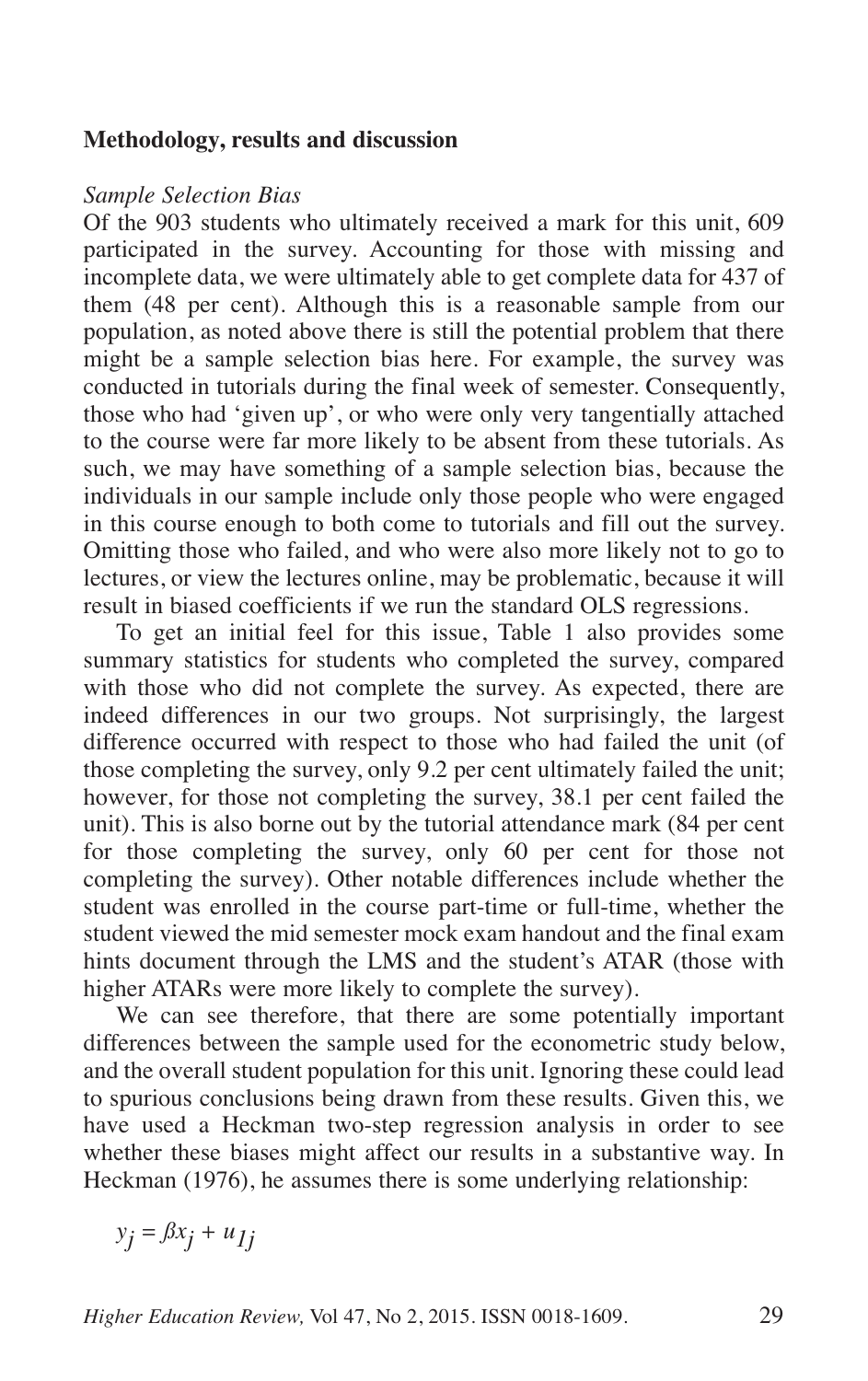However, the dependent variable  $(y_j)$  is not always observed. It is observed if:

$$
z_j Y + u_{2j} > 0,
$$
  
where  

$$
u_1 \sim N(0, \sigma)
$$
  

$$
u_2 \sim N(0, 1)
$$
  
corr 
$$
(u_1, u_2) = \rho
$$

If  $\rho \neq 0$  (ie the error terms are correlated), then any standard regression run on the first equation will lead to biased results, and a Heckman regression would be appropriate. However, if it turns out that  $\rho$  is insignificantly different from zero, then the selection bias is small, and we can proceed with other estimation techniques. Table 2 shows the results of the two-step Heckman regression.

In our analysis here, the first step is to run a probit on the full sample of students, with a 1 if they filled in the survey, and a zero otherwise. The explanatory variables used in this probit are essentially all variables for which we have data for the whole population of students: (1) the tutorial attendance/participation mark for the student; (2) a dummy variable for whether the student ultimately failed the unit; (3) whether they downloaded a copy of practice short answer questions (and answers) prepared for their final exam; (4) whether they downloaded a copy of the document outlining general feedback from their essay assessment; (5) whether they downloaded the 'mock' mid semester exam provided for them through the LMS;  $(6)$  the age of the student;  $(7)$ a gender dummy; (8) whether they were enrolled part-time in the course; and (9) the average number of voluntary quizzes the students attempted during the course of the semester.

The results for this can be seen in the top section of Column 1. As noted above, the main determinants of this were the tutorial mark a student received at the end of the semester (higher attendance equated with a higher probability of doing the survey), whether the student ultimately failed the unit, whether the student was female (more likely to complete survey), and whether the student downloaded the final exam hints document. Therefore, these results show that there is indeed some selection bias in our sample. The more important question though, is whether this makes a substantive difference to our results on lecture attendance.

The second stage involved generating the inverse Mills ratio from the probit model, which is the ratio of the standard normal distribution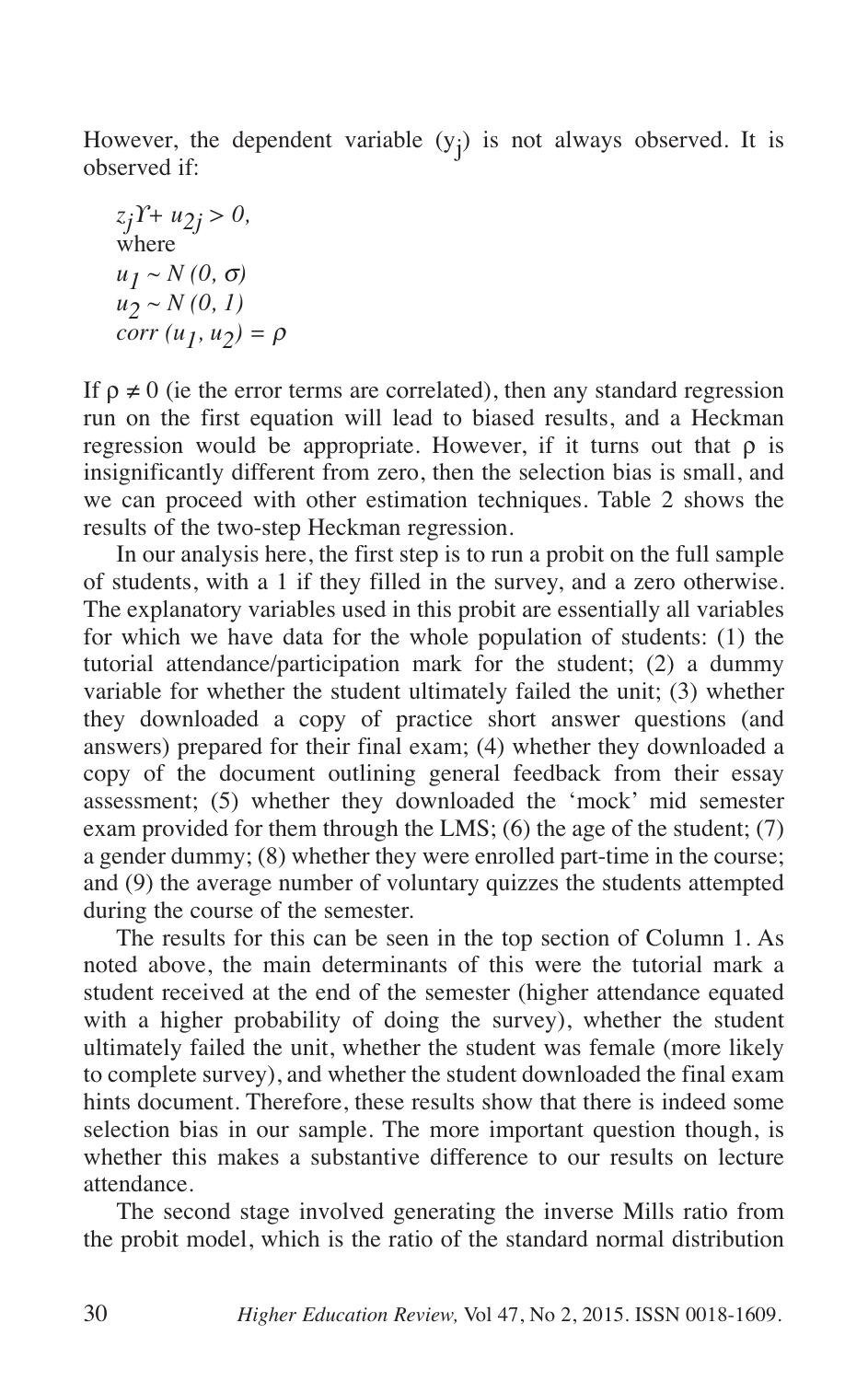| First stage probit (selection variable is the survey dummy<br>variable, where 1 = completed survey, 0 otherwise)                           | 1                               | $\mathbf{2}$                   |  |  |
|--------------------------------------------------------------------------------------------------------------------------------------------|---------------------------------|--------------------------------|--|--|
| Tutorial mark                                                                                                                              | 0.029<br>***<br>0.003           |                                |  |  |
| Failed unit dummy                                                                                                                          | $-0.523$<br>***<br>0.130        |                                |  |  |
| Gender (female=1)                                                                                                                          | 0.344<br>$\cdots$<br>0.100      |                                |  |  |
| Part-time student                                                                                                                          | $-0.140$<br>0.193               |                                |  |  |
| Age of student                                                                                                                             | $-0.003$<br>0.021               |                                |  |  |
| Average practice quizzes attempted                                                                                                         | 0.010<br>0.026                  |                                |  |  |
| Viewed final exam hint document                                                                                                            | 0.281<br>$\frac{1}{2}$<br>0.143 |                                |  |  |
| Viewed essay feedback document                                                                                                             | 0.037<br>0.106                  |                                |  |  |
| Viewed Mid Semester Mock Exam document                                                                                                     | 0.142<br>0.131                  |                                |  |  |
| Constant                                                                                                                                   | $-2.081$<br>***<br>0.481        |                                |  |  |
| Second stage: OLS [Dependent variable = lecture attendance]                                                                                |                                 |                                |  |  |
| Personal characteristics:                                                                                                                  | $-2.824$                        | $-2.851$                       |  |  |
| Age of student                                                                                                                             | $+ +$<br>1.199                  | $\bullet\star$<br>1.190        |  |  |
| Gender (female=1)                                                                                                                          | 4.135<br>$\bullet$<br>2.082     | 4.570<br>$\bullet$<br>2.039    |  |  |
| Speaks English at home                                                                                                                     | 1.804<br>2.755                  | 1.894<br>2.741                 |  |  |
| Public transport dummy                                                                                                                     | 4.256<br>2.441                  | 4.246<br>2.450                 |  |  |
| Distance to university (kms)                                                                                                               | $-1.834$<br>1.177               | $-1.903$<br>1.181              |  |  |
| Paid employment dummy                                                                                                                      | 6.904<br>**<br>3.499            | 6.949<br>$\pm$ $\pm$<br>3.506  |  |  |
| Paid employment x average hours worked                                                                                                     | $-0.574$<br>***<br>0.202        | $-0.586$<br><br>0.203          |  |  |
| Academic characteristics:                                                                                                                  |                                 |                                |  |  |
| Part-time enrolment                                                                                                                        | $-4.244$<br>5.867               | $-4.234$<br>5.867              |  |  |
| <b>ATAR</b>                                                                                                                                | $-0.130$<br>0.164               | $-0.093$<br>0.154              |  |  |
| Prior economics dummy (1=yes)                                                                                                              | $-2.742$<br>2.085               | $-2.423$<br>2.085              |  |  |
| <b>Attitudes to learning:</b>                                                                                                              |                                 |                                |  |  |
| 'Deep' learning approach                                                                                                                   | 0.552<br>***<br>0.164           | 0.587<br>***<br>0.165          |  |  |
| 'Surface' learning approach                                                                                                                | $-0.446$<br>$+ +$<br>0.176      | $-0.454$<br>***<br>0.176       |  |  |
| Viewed 1-24% of online recordings                                                                                                          | 1.407<br>2.591                  | 1.466<br>2.600                 |  |  |
| Viewed 25-49% of online recordings                                                                                                         | $-6.644$<br>$\pm$<br>3.176      | $-6.756$<br>$\bullet$<br>3.154 |  |  |
| Viewed 50-74% of online recordings                                                                                                         | $-19.585$<br>***<br>3.449       | $-19.667$<br>***<br>3.456      |  |  |
| Viewed 75-100% of online recordings                                                                                                        | $-18.956$<br>***<br>4.031       | $-19.011$<br>***<br>4.015      |  |  |
| Inverse mills ratio                                                                                                                        | $-3.922$<br>4.627               |                                |  |  |
| Constant                                                                                                                                   | 132.635<br><br>30.926           | 127.365<br>***<br>30.547       |  |  |
| P-value on Inverse Mills ratio                                                                                                             | 0.397                           |                                |  |  |
| Pseudo- $R^2$ on probit selection regression                                                                                               | 0.24                            |                                |  |  |
| $R^2$ on OLS regression<br>Censored observations                                                                                           | 0.28<br>466                     | 0.27<br>466                    |  |  |
| Uncensored observations                                                                                                                    | 437                             | 437                            |  |  |
| Note: both regressions are corrected for heteroscedasticity. $*,$ **, *** signifies significance at the 10,<br>5 and 1% level respectively |                                 |                                |  |  |

# TABLE 2

# *Heckman sample selection regressions*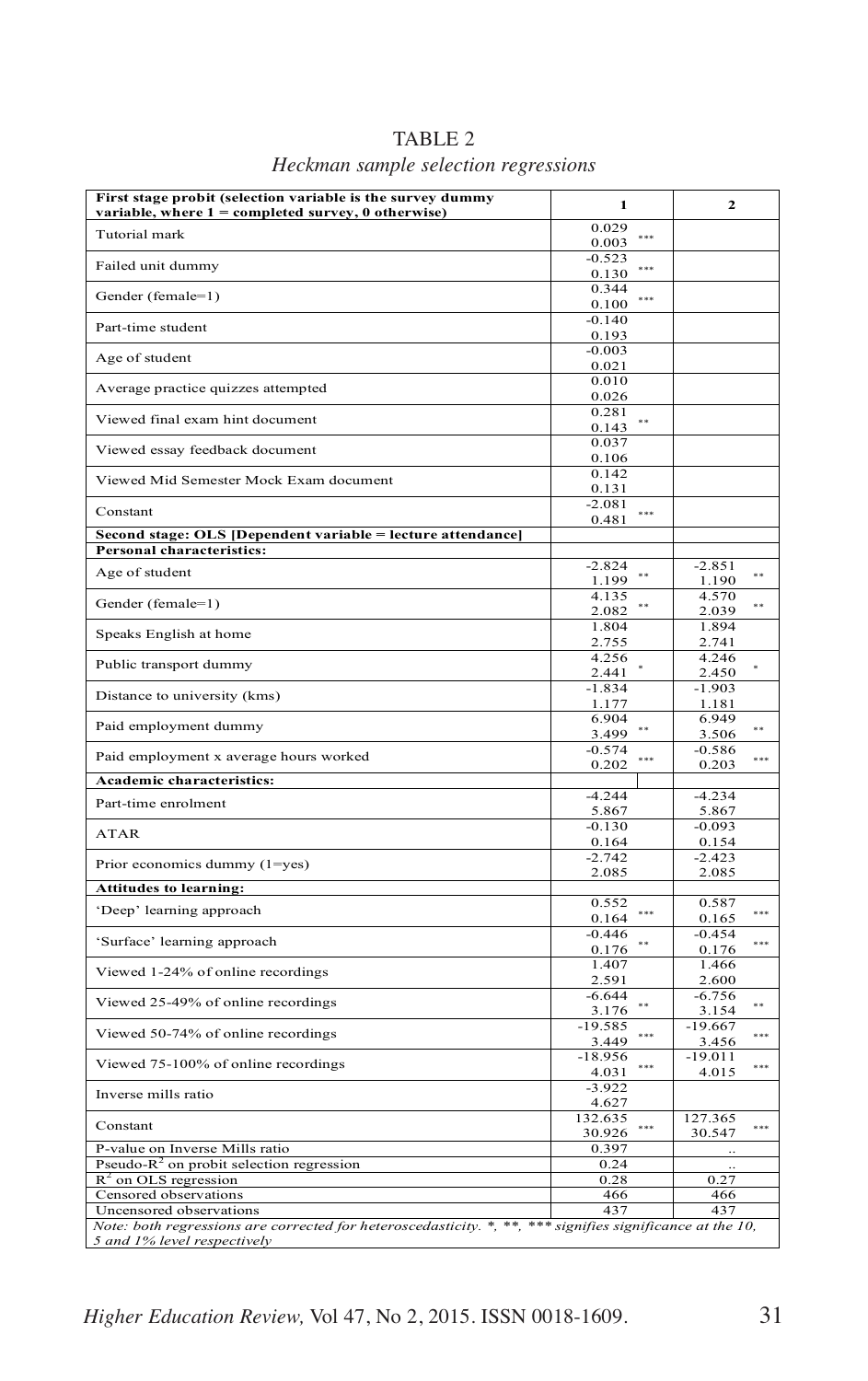to the standard cumulative distribution, and running it in the second stage OLS regression as an additional explanatory variable (see Greene, 2003, for further details). The greater the statistical significance of this variable in the OLS regression, the greater the bias arising from our original sample selection. (This would not in any case invalidate the results from the OLS, as the inverse Mills ratio is designed to correct for these biases anyway. It merely suggests that these biases are not a substantive problem in the first place.) However, as can be seen in the bottom section of Column 1, even though there were a number of factors that led to a selection bias, these do not make a material difference to the ultimate results from an OLS regression where lecture attendance is the dependent variable. To reinforce this, we re-ran the second stage regression in Column 2, with no selection correction (that is, a standard OLS regression). The results are essentially identical to those in Column 1. In other words, this gives us confidence that these results are 'true' results from this cohort of students, and are not being driven by the fact that some students with certain characteristics are absent from our sample.

Having taken the selection biases into consideration, what then do the results tell us about the determinants of lecture attendance? In terms of the personal characteristics of students, age appears to be a fairly important component of lecture attendance, with younger students attending more lectures. For students who take public transport, it was thought *a priori* that this might be negatively related to lecture attendance, as it takes more effort to come into university, compared with driving a car. However, we found the opposite is true, in that students coming to university by bus and/or train actually attend more lectures (compared with students coming by any other mode of transport). Whilst the time a student must take to come into university does appear to be negatively related to lecture attendance, it is only a marginally significant factor.

Perhaps the most interesting result arising from students' personal circumstances is the paid employment statistics. Compared with those who do not work, those in paid employment actually attend more lectures (6.9 per cent more). However, as can be seen when we interact this with the average number of hours worked, the more a student works, the less they come to lectures. To show this visually, Figure 1 plots the decrease in lecture attendance (compared with those who do not work at all), with 95 per cent confidence intervals being the dashed lines. Up to around 10 hours per week, students attend more lectures than their nonworking colleagues. However, after 10 hours per week, it appears as though this starts to have a negative effect on their attendance, again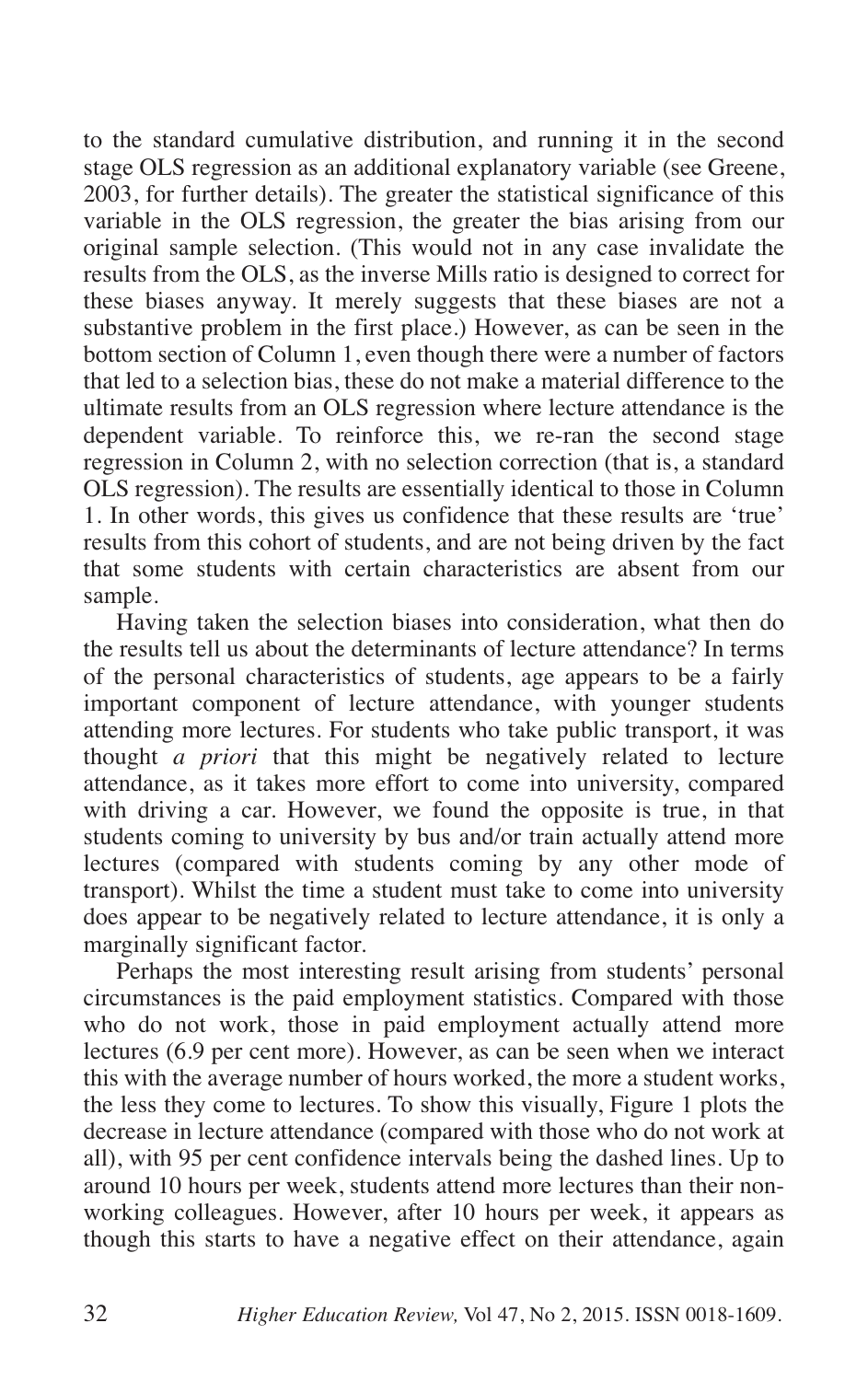compared with students who do not work. This of course supports the sensible hypothesis that students who work 'too much' in paid employment have less time to focus on their studies. The issue of whether this ultimately affects their academic performance will be briefly addressed in the following section.



*Figure 1. Marginal effect of paid employment on lecture attendance*

Turning to students' academic characteristics, it does not seem to matter whether a student is part-time or full-time, or has prior knowledge of economics, in terms of their lecture attendance. The student's ATAR does not appear to have an effect (students with higher ATARs appear to come to marginally fewer lectures, however, this is not significantly different from zero, and is certainly not what we would term a defining characteristic of lecture attendance overall). Lectures are certainly not merely being attended by the 'smart kids'.

Finally, the variables attempting to measure the students' attitude to learning (motivation, effort and so on), brings up some interesting results. In terms of Biggs''Deep' versus 'Surface'learners, the evidence here strongly suggests that those who have a deeper approach to learning come to more lectures in person and, conversely, those with a surface approach attend fewer lectures. This should not automatically, however,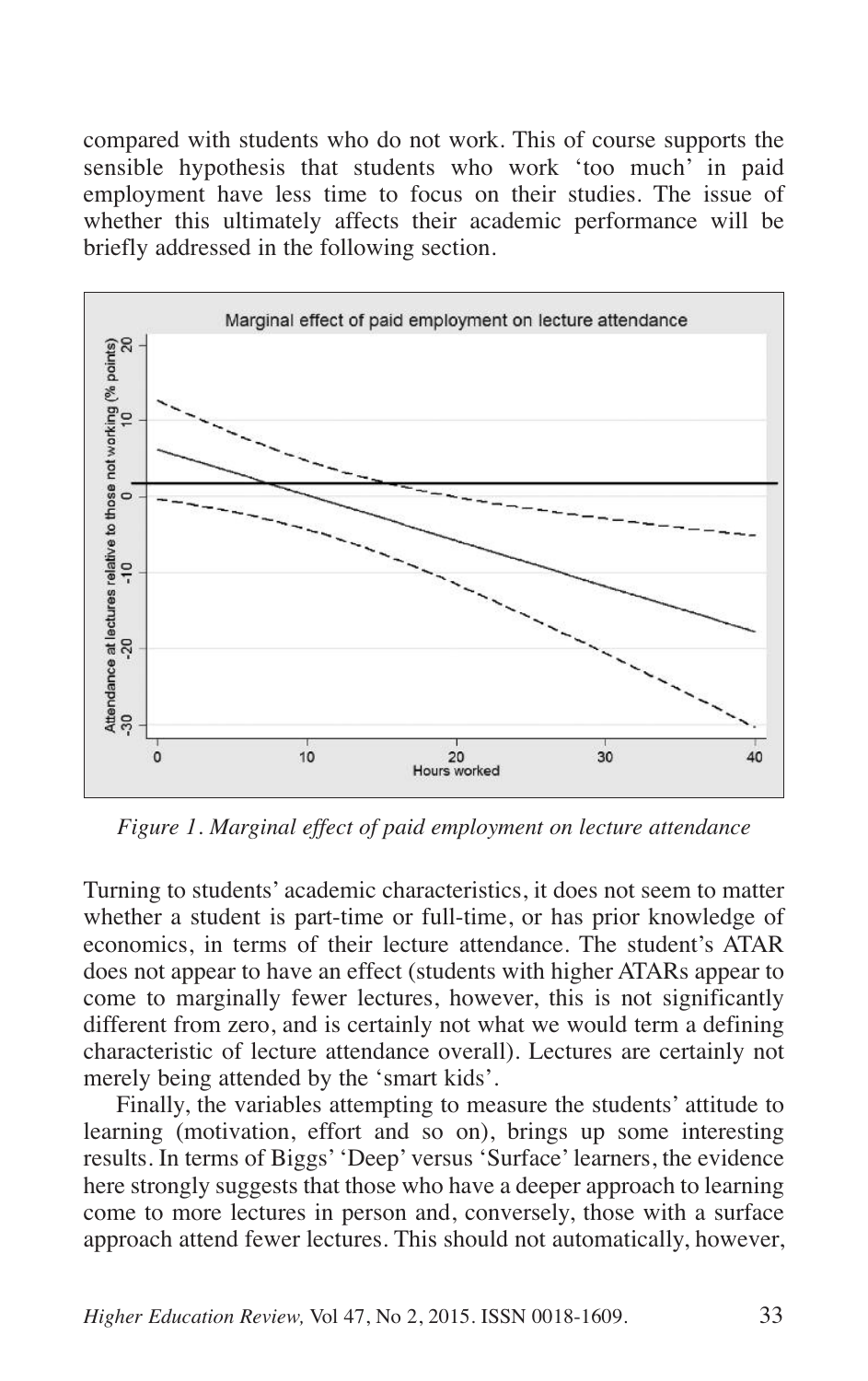be construed as being something that harms their ultimate academic performance. 'Surface' learning, for example, does not of itself imply laziness, or a lack of effort. What it signifies is that these students try to learn the material through repetition and rote learning, and so the implication here is that surface learners prefer to do their learning through online lectures, whereas deep learners, who are trying to achieve their learning through a more rigorous understanding of the material given to them, have decided the best way to do this is through (initially at least) attending lectures.

With respect to the use of online lecture recordings, the evidence here supports that found in Williams *et al* (2012), in that many students appear to be using the recordings as a substitute for attending lectures, rather than as a complement. Compared with the omitted group (who viewed no online lectures), those viewing less than one-quarter do not show a statistically significant difference in lecture attendance. However, for those viewing over 25 per cent of the lectures online, they attend fewer lectures. For those who viewed more than 50 per cent of the online lectures, they attended roughly 20 per cent fewer lectures.

| Variable removed from first stage probit                                                                                                                                                                 | P-value<br>from<br>inverse<br><b>Mills</b><br>ratio |  |  |  |
|----------------------------------------------------------------------------------------------------------------------------------------------------------------------------------------------------------|-----------------------------------------------------|--|--|--|
| Tutorial mark                                                                                                                                                                                            | 0.755                                               |  |  |  |
| Failed unit dummy                                                                                                                                                                                        | 0.214                                               |  |  |  |
| Female dummy                                                                                                                                                                                             | 0.407                                               |  |  |  |
| Part-time student                                                                                                                                                                                        | 0.412                                               |  |  |  |
| Age of student                                                                                                                                                                                           | 0.396                                               |  |  |  |
| Average practice quizzes attempted                                                                                                                                                                       | 0.408                                               |  |  |  |
| Viewed final exam hint document                                                                                                                                                                          | 0.462                                               |  |  |  |
| Viewed essay feedback document                                                                                                                                                                           | 0.397                                               |  |  |  |
| Viewed Mid Semester Mock Exam document                                                                                                                                                                   | 0.365                                               |  |  |  |
| Notes: Estimation procedure is the same as Column 1 of Table 2,<br>with one of the selection variables removed at a time. P-values<br>reported here are for the inverse Mills ratio for each regression. |                                                     |  |  |  |

TABLE 3

*P-values of Inverse Mills ratios with selected variables removed from first stage probit regression*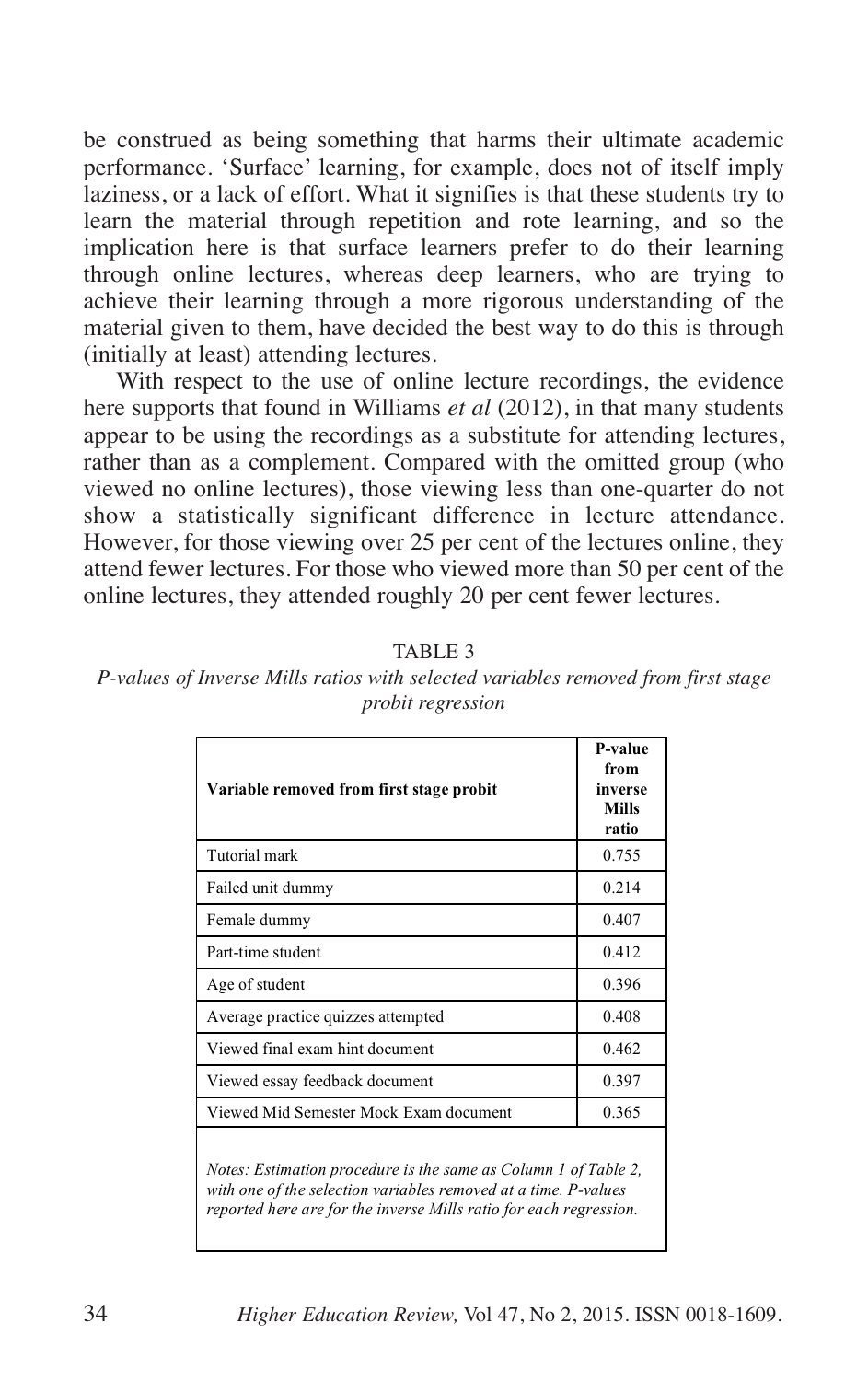We also subjected our results to a number of sensitivity and robustness tests. For example, Table 3 summarises the p-values from the inverse Mills ratio coefficient when we remove individual selection variables from the initial probit, in order to see whether or not there are specific selection variables that are influencing the results. By and large, the results suggest that there are not.

We also replaced a number of the variables from Table 2 with plausible alternatives, to see whether or not this made any substantive difference to our previous results. Table 4 summarises the results when we (successively) replace age, distance to university, ATAR, and online lecture recording use with plausible alternatives.

Column 1 replaces age with a dummy indicating whether this is the student's first year out of high school. The reason for looking at this is that it may not be the age of the student *per se* that is important, but whether they have only recently come from the more structured world of high school, and are therefore perhaps only coming to lectures because they are used to coming to class in person. This is somewhat borne out by the results, with students coming straight from high school coming on average to 6 per cent more lectures than those for whom this is not their first year out of high school. Both this variable and the variable on age therefore support the view that younger people are more likely to attend lectures.

Column 2 replaces the 'distance to university' variable, with a series of dummy variables taken from the survey that looks not at the distance to university, but at the travel time. Although it is true that students having to travel longer to university come to fewer lectures, in none of these variables is it a significant difference. Therefore, this reinforces the result that distance (or time) is not really a defining feature of lecture attendance for students. Column 3 replaces the ATAR university entrance rank with their university Grade Point Average. Both of these are being used here to control for latent student ability. Whereas we saw no difference in ATAR scores for those attending lectures, using the GPA scores, it does appear as though there is some evidence that students with a higher GPA attend more lectures (significant at the 5 per cent level). Finally, in Column 4 we replace the dummy variables for online lecture usage with dummy variables outlining the students' reasons given for using the online lectures. As one would expect, those who nominate a preference for the online lectures, or who prefer to stay home and watch the lecture, attend far fewer lectures than other students (29 per cent and 17 per cent respectively). Whilst these reflect the preferences of students, others who had to view the online lectures out of necessity (timetable clash or work commitments) also came to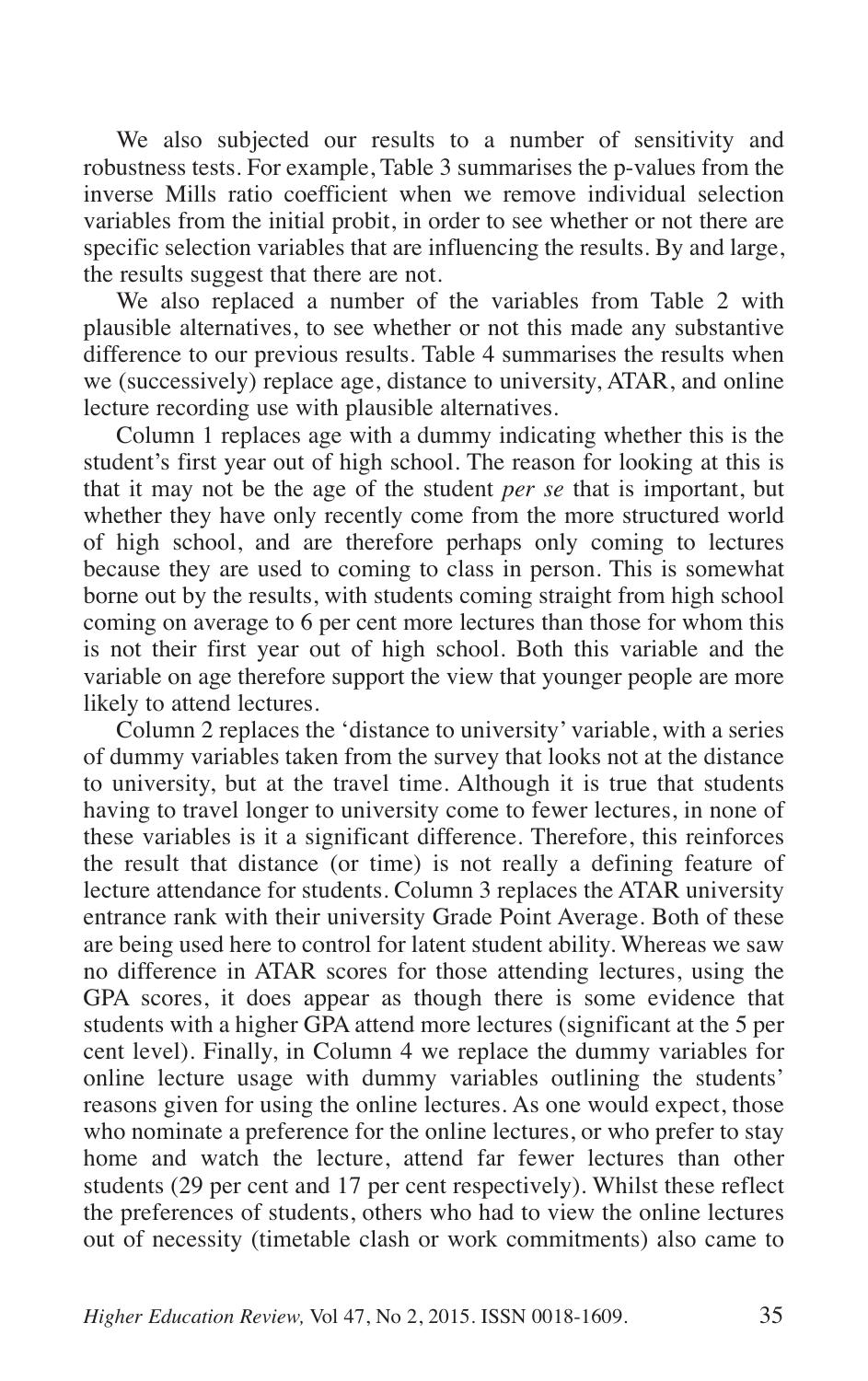fewer lectures (18 per cent and 16 per cent respectively). The final category could be considered as those students who treated online lectures and the face-to-face lectures as complements, rather than as substitutes, and there is no statistical difference in how many lectures they attended.

In conclusion therefore, there are several characteristics that stand out. First of all, those attending lectures tend to be younger and more female (although this is somewhat sensitive to the other variables included). Those with greater work commitments also attend fewer lectures, and this worsens the more hours of paid employment are undertaken. Students attending lectures are also far more likely to be 'deep' learners, with 'surface' learners seemingly favouring viewing the lectures online. Finally, it does appear as though many students treat the lectures and the online recordings as substitutes, rather than as complements.

The results are also interesting for what characteristics *are not* important for lecture attendance. The main one perhaps that is commonly cited is the distance to the university. Although the relationship is certainly a negative one, it is not a statistically significant relationship. Further, it is not necessarily the case that those students with greater abilities come to more lectures. Admittedly, the evidence is more mixed, with it being as insignificant factor when we proxy ability with their ATAR scores, but is marginally significant when we use their university GPA.

# *Effect of lecture attendance on academic performance*

The majority of studies that estimate the determinants of academic performance (for example, Anderson, Benjamin and Fuss (1994), Dobson and Skuja (2005) and Birch and Miller (2007)) are based on an education production function. In this model, a student's tertiary academic performance  $(AP_i)$  is a function of a variety of student characteristics. In this model, a large number of characteristics can be controlled for: their personal characteristics  $(PC_i)$ ; their academic characteristics, such as prior academic performance, whether they had prior knowledge of economics from high school, and so on (*ACi* ), and their attitude to learning, including attendance at lectures (AL<sub>j</sub>).

$$
AP_i = f(PC_i, AC_i, AL_i)
$$
 (1)

It is common for studies to measure students' academic performance by their final mark for their unit of study (usually measured as a mark out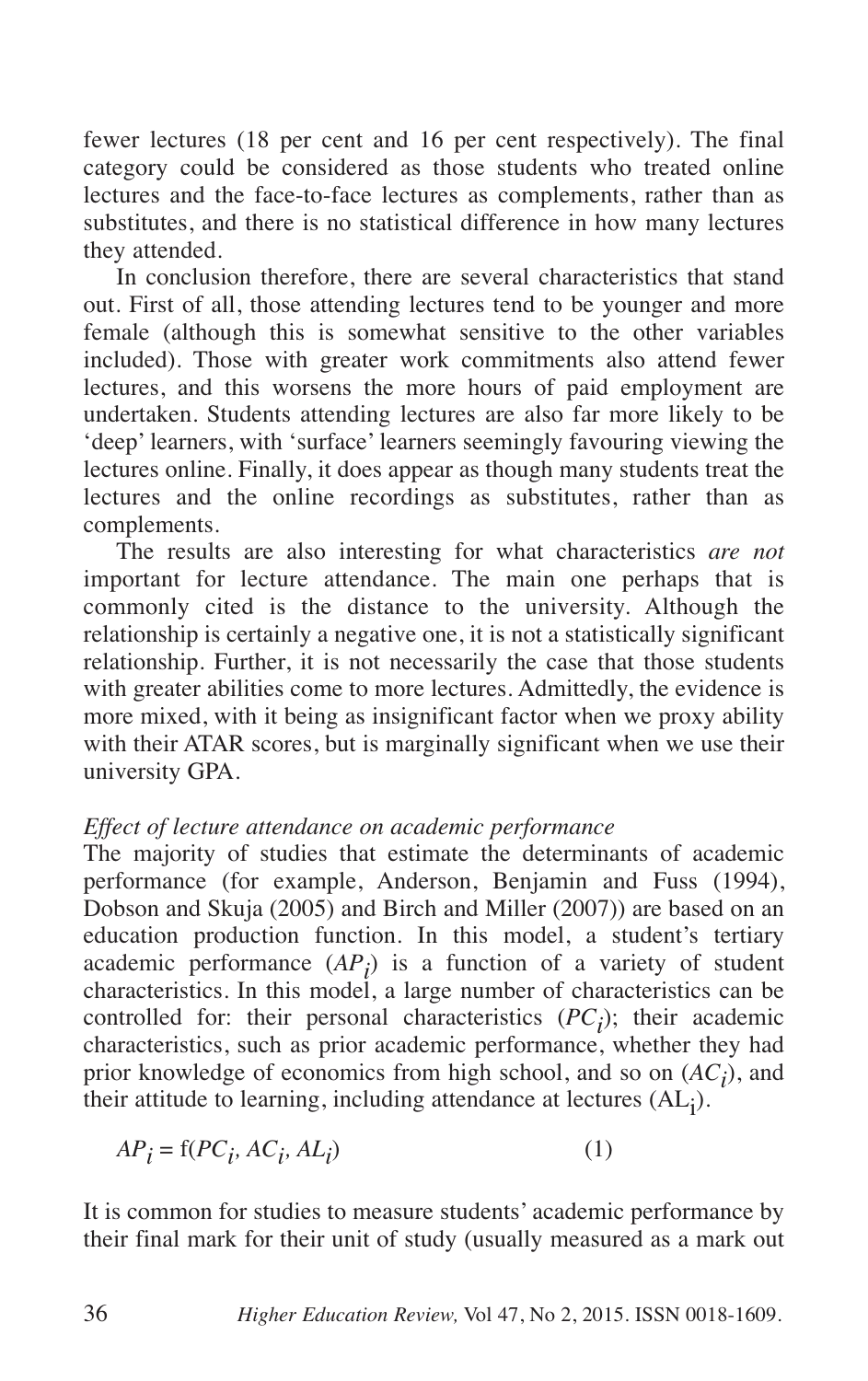| OLS [Dept variable = lecture attendance]                               | 1                                 |          | 2                  |            | 3                                 |     | 4                                            |  |
|------------------------------------------------------------------------|-----------------------------------|----------|--------------------|------------|-----------------------------------|-----|----------------------------------------------|--|
| Personal characteristics:                                              |                                   |          |                    |            |                                   |     |                                              |  |
| Age of student (at start of semester)                                  |                                   |          | $-2.854$<br>1.189  |            | $-0.349$<br>0.609                 |     | $-4.389$<br>1.245                            |  |
| First year out of high school dummy <sup>a</sup>                       | 6.957<br>2.656                    |          |                    |            | $\ddotsc$                         |     |                                              |  |
| Gender (female $= 1$ )                                                 | 4.071<br>2.080                    |          | 4.598<br>2.086     |            | 5.113<br>2.032                    |     | 2.749<br>2.031                               |  |
| English spoken at home                                                 | 2.475<br>2.735                    |          | 1.546<br>2.721     |            | 1.536<br>2.534                    |     | 5.594<br>2.713                               |  |
| Public transport dummy                                                 | 4.179<br>2.365                    |          | 4.572<br>2.823     |            | 4.838<br>2.266                    |     | 4.086<br>2.309                               |  |
| Travel to university:                                                  |                                   |          |                    |            |                                   |     |                                              |  |
| 10-20 minutes                                                          |                                   |          | $-3.215$           |            |                                   |     |                                              |  |
|                                                                        | ä,<br>$\ddot{\phantom{a}}$        |          | 4.290<br>$-4.774$  |            | .,<br>$\ddotsc$                   |     | ä,<br>$\ddot{\phantom{a}}$                   |  |
| 21-30 minutes                                                          | ä,                                |          | 4.347              |            | $\ddot{\phantom{a}}$              |     |                                              |  |
| 31-45 minutes                                                          | $\ddotsc$<br>÷.                   |          | $-2.892$<br>4.382  |            | $\ddot{\phantom{a}}$<br>$\ldots$  |     | $\ddot{\phantom{a}}$<br>$\ddot{\phantom{a}}$ |  |
| 46-60 minutes                                                          | <br>ă,                            |          | $-3.712$<br>4.197  |            | $\ddot{\phantom{0}}$<br>          |     | $\ddot{\phantom{a}}$                         |  |
| more than 60 minutes                                                   |                                   |          | $-6.356$           |            | $\ddotsc$                         |     |                                              |  |
|                                                                        |                                   |          | 4.691              |            |                                   |     |                                              |  |
| Distance to university (kms) <sup>b</sup>                              | $-1.787$<br>1.173                 |          | $\ddotsc$          |            | $-1.643$<br>1.063                 |     | $-1.993$<br>1.062                            |  |
| Paid employment dummy                                                  | 7.598                             | **       | 7.013              | $\ddot{ }$ | 5.737                             |     | 7.443                                        |  |
|                                                                        | 3.501                             |          | 3.525              |            | 3.327                             |     | 3.266                                        |  |
| Paid employment x average hours worked                                 | $-0.625$<br>0.201                 |          | $-0.613$<br>0.206  | ***        | $-0.521$<br>0.214                 |     | $-0.532$<br>0.204                            |  |
| Academic characteristics:                                              |                                   |          |                    |            |                                   |     |                                              |  |
| Enrolment type $(1 = part-time)$                                       | $-5.625$<br>5.677                 |          | $-3.681$<br>5.952  |            | $-6.448$<br>5.126                 |     | $-2.740$<br>5.698                            |  |
| ATAR                                                                   | $-0.080$<br>0.157                 |          | $-0.173$<br>0.164  |            | $\ddotsc$                         |     | 0.023<br>0.152                               |  |
| Grade Point Average <sup>c</sup>                                       |                                   |          | $\ddotsc$          |            | 1.796<br>0.823                    |     | $\ddotsc$                                    |  |
| Prior economics dummy                                                  | $-2.817$<br>2.138                 |          | $-2.989$<br>2.100  |            | $-2.121$<br>1.975                 |     | $-3.473$<br>1.938                            |  |
| Average practice quizzes attempted                                     |                                   |          |                    |            |                                   |     |                                              |  |
| <b>Attitudes to learning:</b>                                          |                                   |          |                    |            | ă,                                |     | ă,                                           |  |
| Deep learning approach                                                 | 0.538<br>0.165                    |          | 0.571<br>0.164     | ***        | 0.525<br>0.158                    |     | 0.369<br>0.165                               |  |
| Surface learning approach                                              | $-0.435$<br>0.178                 | **       | $-0.467$<br>0.175  | $***$      | $-0.398$<br>0.162                 | ××  | $-0.538$<br>0.158                            |  |
| Viewed 1-24% of online recordings                                      | 1.481                             |          | 1.128              |            | 2.159                             |     | $\ddot{\phantom{a}}$                         |  |
|                                                                        | 2.588<br>$-6.672$                 |          | 2.603<br>$-6.750$  |            | 2.447<br>$-4.855$                 |     |                                              |  |
| Viewed 25-49% of online recordings                                     | 3.165                             |          | 3.090              | $\star$    | 3.037                             |     | $\ddot{\phantom{a}}$                         |  |
| Viewed 50-74% of online recordings                                     | $-19.346$                         | $\cdots$ | -19.948            |            | $-18.348$                         |     |                                              |  |
|                                                                        | 3.417<br>$-18.887$                |          | 3.452<br>$-19.412$ |            | 3.280<br>$-19.994$                |     | ä,<br>$\ddot{\phantom{a}}$                   |  |
| Viewed 75-100% of online recordings                                    | 4.088                             |          | 4.050              |            | 3.737                             | *** |                                              |  |
| Viewed online lecture due to timetable clash                           |                                   |          |                    |            |                                   |     | $-18.927$<br>6.642                           |  |
| Viewed online lectures due to work                                     | $\ldots$<br>$\ddot{\phantom{a}}$  |          | ä,                 |            | $\ddot{\phantom{a}}$<br>$\ddotsc$ |     | $-15.786$                                    |  |
| commitments <sup>d</sup>                                               | $\ddot{\phantom{a}}$              |          | ä,                 |            | $\ddot{\phantom{a}}$              |     | 4.333                                        |  |
| Viewed online lectures as I prefer online                              | $\ddot{\phantom{a}}$              |          |                    |            | $\ddotsc$                         |     | -29.741                                      |  |
| lectures <sup>d</sup><br>Viewed online lectures as I prefer to stay at | $\ddot{\phantom{a}}$<br>$\ddotsc$ |          | ÷.<br>$\ddotsc$    |            | $\ddot{\phantom{a}}$<br>$\ddotsc$ |     | 3.515<br>$-17.217$                           |  |
| home <sup>d</sup>                                                      | $\ddot{\phantom{a}}$              |          | ÷.                 |            | $\ddot{\phantom{a}}$              |     | 2.880                                        |  |
| Viewed online lectures for study/revision <sup>d</sup>                 | $\ddotsc$                         |          | $\ddotsc$          |            | $\ddotsc$                         |     | $-0.298$<br>2.466                            |  |
|                                                                        | $-3.749$                          |          | $-3.689$           |            | $-0.580$                          |     | $-4.344$                                     |  |
| Inverse mills ratio                                                    | 4.634                             |          | 4.675              |            | 4.547                             |     | 4.057                                        |  |
| Constant                                                               | 69.989<br>15.880                  | ***      | 137.000<br>30.850  |            | 62.978<br>15.969                  | *** | 154.852<br>31.081                            |  |
| P-value on Inverse Mills ratio                                         | 0.419                             |          | 0.43               |            | 0.898                             |     | 0.285                                        |  |
| $R^2$ on OLS regression                                                | 0.28                              |          | 0.28               |            | 0.27                              |     | 0.33                                         |  |
| Censored observations<br>Uncensored observations                       | 466<br>437                        |          | 437<br>446         |            | 397<br>506                        |     | 463<br>440                                   |  |

#### TABLE 4 *Alternative variables employed*

Uncensored observations (and the way to the state of the solution of the solution of the set of the NOTES: First standard errors: \* \* \* 440<br>NOTES: First stage probit run, but not shown for brevity. Using robust standard er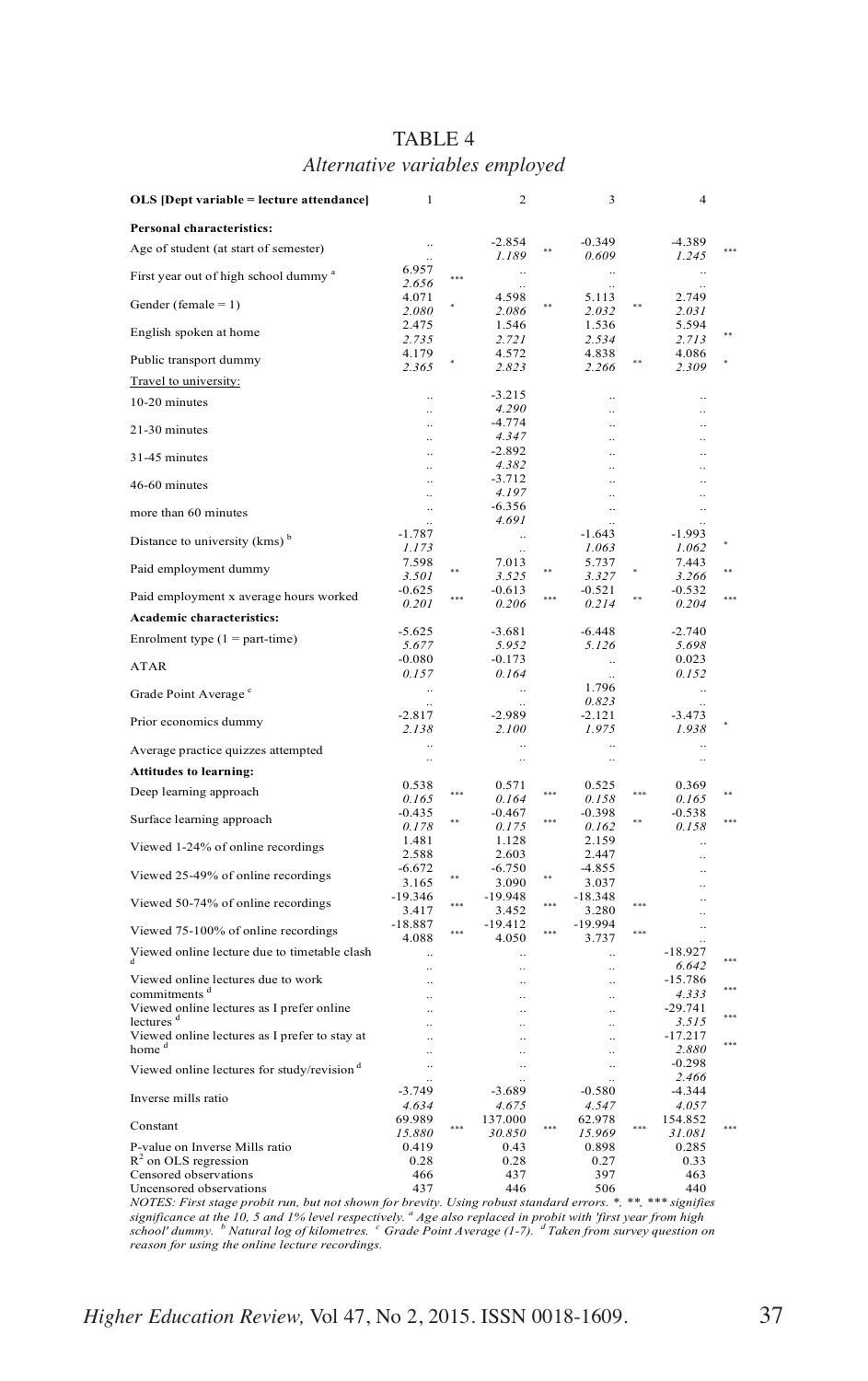of one hundred) and estimate the production function using Ordinary Least Squares (OLS). This procedure allows for the determinants of academic performance to be examined at the conditional mean of university marks. However, there are again potential problems with using that methodology in this paper. For the same rationale as in the section above on lecture attendance, there may be a significant sample selection bias arising from our use of survey data, which ultimately may cause a bias in estimation results using OLS.

The second potential problem with OLS is that it assumes the explanatory variables are exogenous to the dependent variable. This again is unlikely to be the case. Of particular interest here is the relationship between lecture attendance and academic performance. For example, if we find that students who achieve better final grades also attend more lectures, this may be because of the additional benefit they obtain from the lectures. However, it is entirely plausible that students who achieve high scores are more motivated and work harder, which also means they go to more lectures. But it is not the lecture *per se* that gets them the better results, it is the motivation, and hence we have the problem of omitted variable bias. One way to potentially overcome this problem is by finding an appropriate instrument, and running a twostage least squares regression. A (good) instrument is one that is correlated with the explanatory variable (lecture attendance), but is not a factor for academic performance. So, for example, Stanca (2006) used distance from university as an instrument for lecture attendance, because distance is plausibly associated with how many lectures a student attends, but should be uncorrelated with their grade in the unit. Another possible method is to run the Heckman regression on lecture attendance as above, and then take the predicted values of lecture attendance, and use that in the regression. This at least means that the lecture attendance variable has already taken into account the variety of factors that influence lecture attendance directly. In the analysis that follows we use both approaches.

Table 5 reports the results with the student's final mark in this unit as the dependent variable. Many of the explanatory variables are similar to those used above, with the inclusion of one additional variable to try to capture 'effort', which is the number of voluntary practice quizzes the student attempted over the course of the semester, as well as a dummy variable that indicates whether or not the student attended a government-run public high school. Column 1 runs a simple OLS estimation, with no correction for sample selection. Here, we see a large number of factors that have a statistically significant effect on academic performance, including age (older students on average do better), gender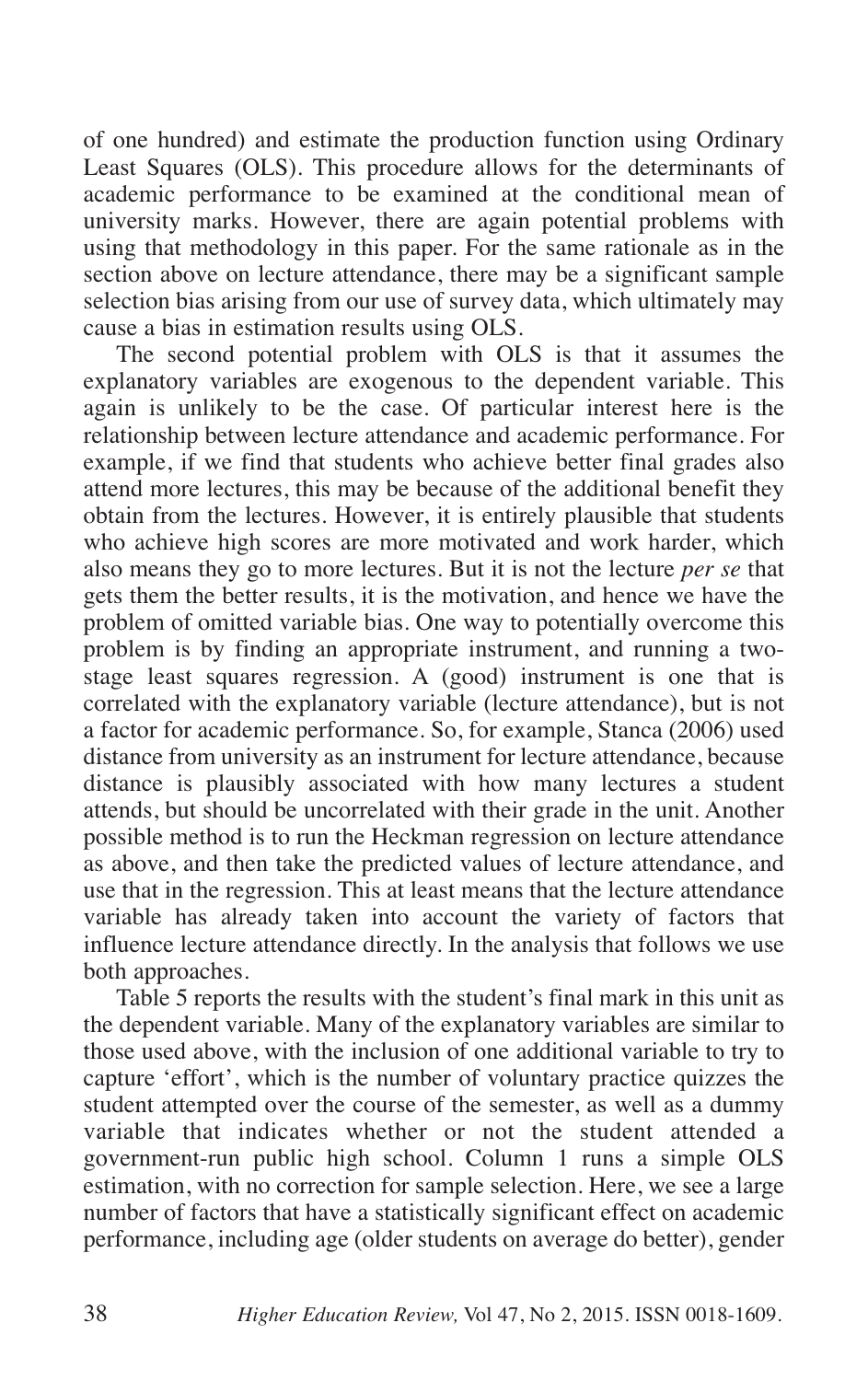(female students on average earn 6 percentage points lower marks than their male colleagues), paid employment, a student's ATAR, whether they have prior knowledge of economics (which translates into a 5 percentage point higher mark); effort (greater effort proxied through more practice quizzes), a deep approach to learning (results in higher marks), surface learning (results in lower marks), and viewing more than 25 per cent the lectures online (with this effect rising the more lectures are viewed online). Interestingly, for the employment coefficient, these results suggest the opposite to that found for lecture attendance. Those who work any amount have a lower mark by around 5.7 percentage points; however, more hours worked translates into higher marks.

Finally, lecture attendance itself appears to have a large and positive effect on academic performance.

This estimation, however, may still suffer from the same potential sample selection problem as the previous analysis. Using the same probit model as above, we incorporate the inverse Mills ratio into the regression (Column 2). In contrast to our lecture attendance regressions, we find that now the sample selection bias is quite large. In Column 2, with the inverse Mills ratio included, the coefficient has a t-statistic of 5.48, and is therefore significant at the 1 per cent level. Does this make a difference to the results seen in Column 1? For many variables, it does. Employment (and its interaction with hours worked), as well as deep and surface learning approaches, are no longer significant at any conventional level. For others, the coefficients obtained in Column 1 are reduced substantially. For our purposes here, the main one of interest is in terms of lecture attendance, where the coefficient almost halves (from 1.05 down to 0.58). It is, nevertheless, still a highly significant determinant of academic performance. To put that into some context, the coefficient here suggests that for every one percentage point increase in lecture attendance, final marks increase by 0.58 per cent. For a student attending the mean number of lectures (64 per cent), an increase in attendance to 100 per cent would result in a mark that is around 20 percentage points higher. The effect of online lectures viewed also decreases. For those viewing between one-quarter and one-half of lectures, this no longer has a positive and significant effect on academic performance. For those viewing more than 50 per cent of the lectures online, the coefficients are considerably smaller, but are nonetheless still significant determinants of academic performance.

As a test to see how robust our results are to the specification we have employed here, in Column 3 we run a two-stage least squares regressions. As noted above, one way potentially to overcome the endogeneity issue is by finding an appropriate instrument (or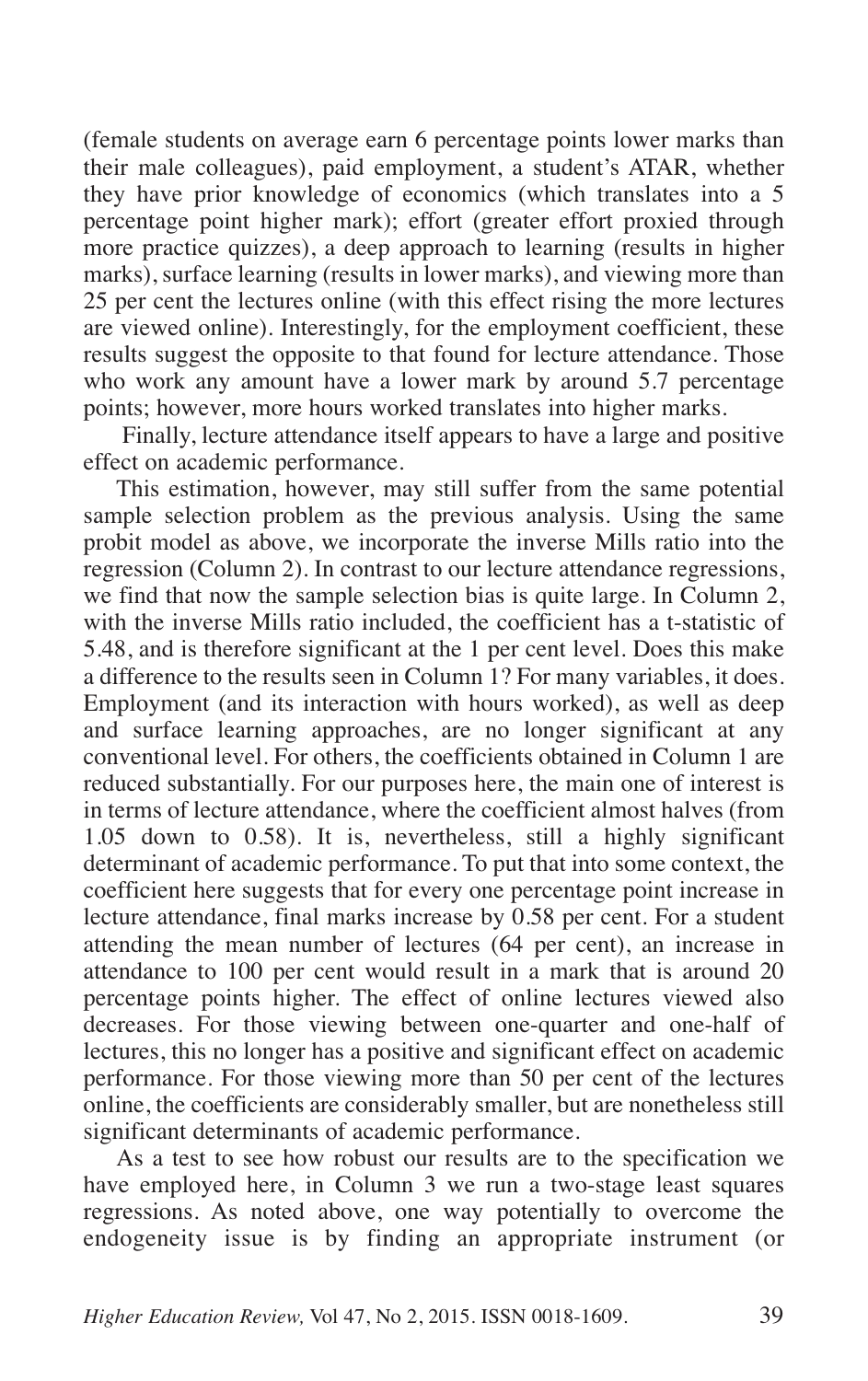instruments), and running a two-stage least squares regression. A good instrument is one that is correlated with the explanatory variable (lecture attendance), but is not a factor for academic performance. In terms of our analysis here, in (2) below academic performance  $(AP_i)$  is a function of lecture attendance  $(LEC_i)$ , and a range of other explanatory variables  $(X_i)$ .

$$
AP_i = \beta_0 + \beta_1 LEC_i + \beta_i X_i + \mu \tag{2}
$$

The variables in  $X_i$  are:

*Xi* = (*age, female, part\_time, eng, work, work x workhours, ATAR, econs\_dummy, govt, quiz\_ave, deep, surface, 1-24 per cent, 25-49 per cent, 50-74 per cent, 75-100 per cent)* (please see Table 1 for a description of each).

If *LEC<sub>i</sub>* is correlated with the error term in equation (2) above ( $\mu$ ) then we require an instrument  $(z_i)$  for this, so that  $cov(z_i, \mu) = 0$ . In this analysis, we use a number of instruments for lecture attendance. In the first stage of the regression, we regress these on  $LEC_i$ :

$$
LEC_i = \beta_0 + \beta_1(car_i) + \beta_2(timetable_i) + \beta_2(distance_i) + X_i + e
$$
 (3)

Where:

 $car<sub>i</sub> = a$  dummy on whether the student has a car;

 $timetable_i$  = whether the student has nominated 'timetable clash' as the reason for viewing online lectures and not attending lectures;

 $distance_i$  = the natural log of distance from the student's nominated address (postcode) to the university campus;

A car ownership dummy has been used because in theory whether one has a car or not should be immaterial to academic performance, but may again affect the student's ability to attend lectures. There is also no reason *a priori* why a timetable clash would result in a lower grade, unless it was due to missing the actual lecture. Finally, the distance (in log kilometres) was used because how far away the student is from university may influence how many lectures they attend, but not their final grade. In the second stage of the regression, we take the predicted value of lecture attendance and run this in place of  $LEC<sub>i</sub>$  regression (1) above.

The results from this 2SLS can be found in Column 3. Of most interest is the lecture attendance variable and, although the coefficient is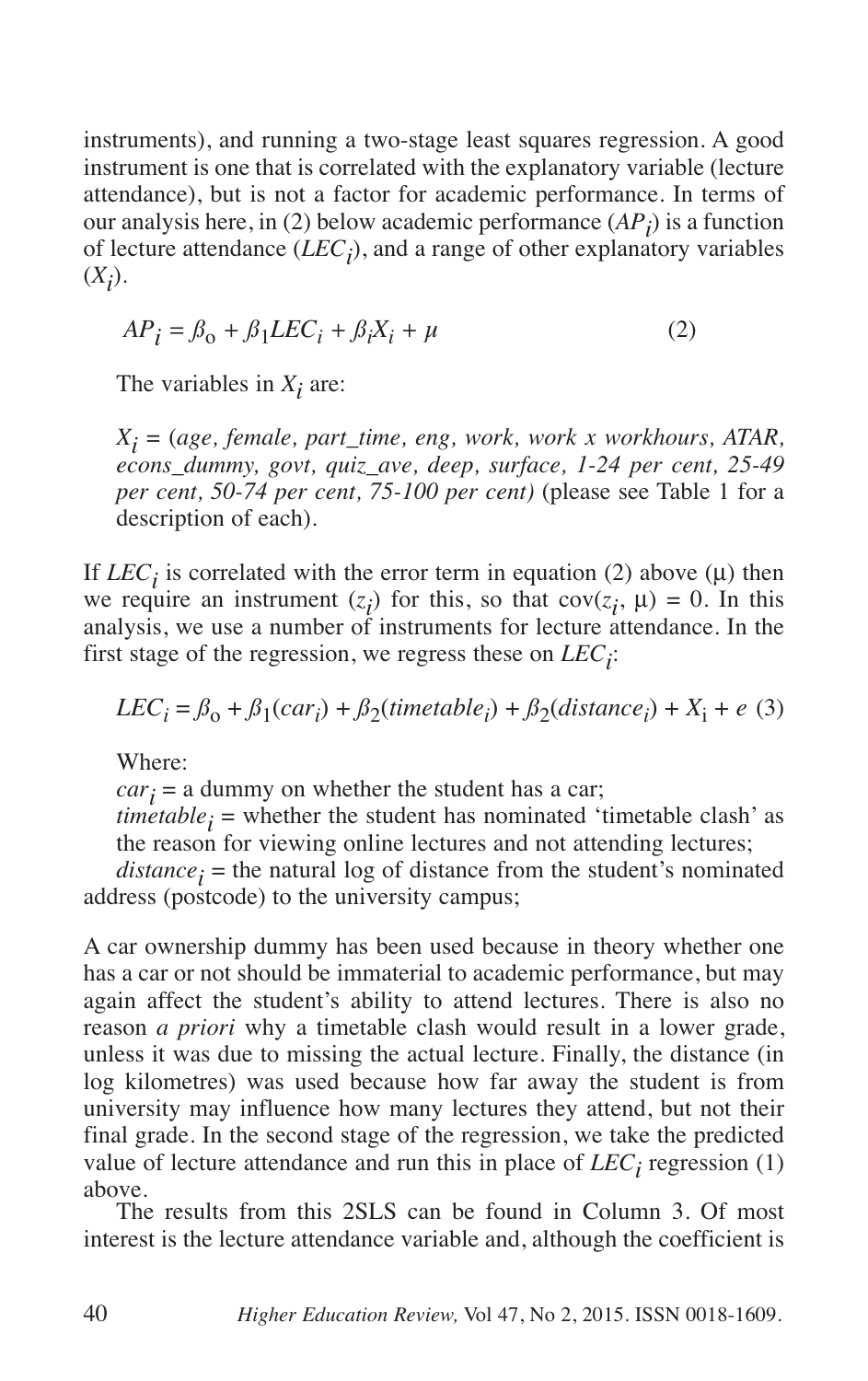| Dependent variable: Final mark in unit (%)                                                                                                                                                                                    | 1                            | 2                   | 3                           |  |  |
|-------------------------------------------------------------------------------------------------------------------------------------------------------------------------------------------------------------------------------|------------------------------|---------------------|-----------------------------|--|--|
|                                                                                                                                                                                                                               |                              | With sample         |                             |  |  |
|                                                                                                                                                                                                                               | Uncorrected                  | correction          | IV (2nd stage)              |  |  |
|                                                                                                                                                                                                                               | 4.549                        | 3.112               | 2.540                       |  |  |
| Age of student (at start of semester)                                                                                                                                                                                         | ***<br>0.785                 | ***<br>0.754        | **<br>1.090                 |  |  |
|                                                                                                                                                                                                                               | $-5.985$                     | $-4.985$            | $-3.283$                    |  |  |
| Gender (female = $1$ )                                                                                                                                                                                                        | ***<br>1.341                 | ***<br>1.278        | **<br>1.653                 |  |  |
| English spoken at home                                                                                                                                                                                                        | $-3.781$                     | $-3.733$            | $-3.002$                    |  |  |
|                                                                                                                                                                                                                               | ***<br>1.343                 | ***<br>1.280        | 1.900                       |  |  |
| Paid employment dummy                                                                                                                                                                                                         | $-5.725$                     | $-2.324$            | $-1.213$                    |  |  |
|                                                                                                                                                                                                                               | ***<br>1.900                 | 1.842               | 2.801                       |  |  |
| Paid employment x average hours worked                                                                                                                                                                                        | 0.335                        | 0.070               | $-0.025$                    |  |  |
|                                                                                                                                                                                                                               | **<br>0.139                  | 0.134               | 0.209                       |  |  |
| Enrolment type $(1 = part-time)$                                                                                                                                                                                              | 4.524                        | 2.420               | 2.290                       |  |  |
|                                                                                                                                                                                                                               | 2.670                        | 2.617               | 4.175                       |  |  |
| ATAR <sup>c</sup>                                                                                                                                                                                                             | 1.221<br>***                 | 1.077<br>***        | 1.158<br>***                |  |  |
|                                                                                                                                                                                                                               | 0.079                        | 0.078               | 0.126                       |  |  |
| Prior economics dummy                                                                                                                                                                                                         | 5.211<br>***                 | 2.975<br>***        | 4.035<br>***                |  |  |
|                                                                                                                                                                                                                               | 1.060                        | 1.017               | 1.506                       |  |  |
| Attended government-funded high school                                                                                                                                                                                        | 0.446                        | 0.464               | 1.309                       |  |  |
|                                                                                                                                                                                                                               | 1.057                        | 1.010               | 1.522                       |  |  |
| Average practice quizzes attempted                                                                                                                                                                                            | 1.035<br>***                 | 0.843<br>***        | 0.978<br>***                |  |  |
|                                                                                                                                                                                                                               | 0.227                        | 0.218               | 0.312                       |  |  |
| Deep learning approach                                                                                                                                                                                                        | $-0.287$<br>**               | $-0.094$            | 0.036                       |  |  |
|                                                                                                                                                                                                                               | 0.132                        | 0.129               | 0.194                       |  |  |
| Surface learning approach                                                                                                                                                                                                     | 0.228                        | 0.019               | $-0.068$                    |  |  |
|                                                                                                                                                                                                                               | 0.125                        | 0.120               | 0.168                       |  |  |
| Viewed 1-24% of online recordings                                                                                                                                                                                             | $-0.547$                     | $-0.332$            | 0.254                       |  |  |
|                                                                                                                                                                                                                               | 1.133                        | 1.100               | 1.479                       |  |  |
| Viewed 25-49% of online recordings                                                                                                                                                                                            | 5.672<br>***                 | 2.631               | 1.524                       |  |  |
|                                                                                                                                                                                                                               | 1.947                        | 1.883               | 2.692                       |  |  |
| Viewed 50-74% of online recordings                                                                                                                                                                                            | 21.854<br>***                | 12.589<br>***       | 10.138                      |  |  |
|                                                                                                                                                                                                                               | 3.953                        | 3.956               | 5.418                       |  |  |
| Viewed 75-100% of online recordings                                                                                                                                                                                           | 23.025<br>***                | 13.997<br>***       | 12.114<br>**                |  |  |
|                                                                                                                                                                                                                               | 3.958                        | 3.849               | 5.344                       |  |  |
| Lectures attended                                                                                                                                                                                                             | 1.053<br>***                 | 0.579<br>***        | 0.470<br>**                 |  |  |
|                                                                                                                                                                                                                               | 0.182                        | 0.181               | 0.236                       |  |  |
| Inverse Mills ratio                                                                                                                                                                                                           | $\ddotsc$                    | $-11.518$<br>***    | $\ddot{\phantom{a}}$        |  |  |
|                                                                                                                                                                                                                               | $-201.486$                   | 2.103<br>$-122.461$ |                             |  |  |
| Constant                                                                                                                                                                                                                      | ***<br>27.216                | ***<br>28.068       | $-120.063$<br>588<br>37.639 |  |  |
| P-value on inverse mills ratio                                                                                                                                                                                                |                              | $\mathbf{0}$        |                             |  |  |
| F-test on instruments                                                                                                                                                                                                         |                              |                     | 2.12823                     |  |  |
| P-value on F-test                                                                                                                                                                                                             |                              |                     | 0.0961                      |  |  |
| Overidentification test (p-value)                                                                                                                                                                                             |                              |                     | 0.2648                      |  |  |
| $R^2$                                                                                                                                                                                                                         | $\ddot{\phantom{a}}$<br>0.56 | 0.59                |                             |  |  |
| Obs                                                                                                                                                                                                                           | 429                          | 429                 |                             |  |  |
|                                                                                                                                                                                                                               |                              |                     | 426                         |  |  |
| Note: Column 3 is a 2SLS regression, with lectures attended being instrumented by: $(1)$ whether the student<br>used a car to get to university; (2) the log of distance to university, and (3) whether the student nominated |                              |                     |                             |  |  |
| 'timetable clash' as reason for missing lectures. Second stage only reported. Using robust standard errors.                                                                                                                   |                              |                     |                             |  |  |
| * ** *** signifies significance at the 10, 5 and 1% level respectively.                                                                                                                                                       |                              |                     |                             |  |  |

TABLE 5 *Regression analysis with final marks as the dependent variable*

*\*, \*\*, \*\*\* signifies significance at the 10, 5 and 1% level respectively.*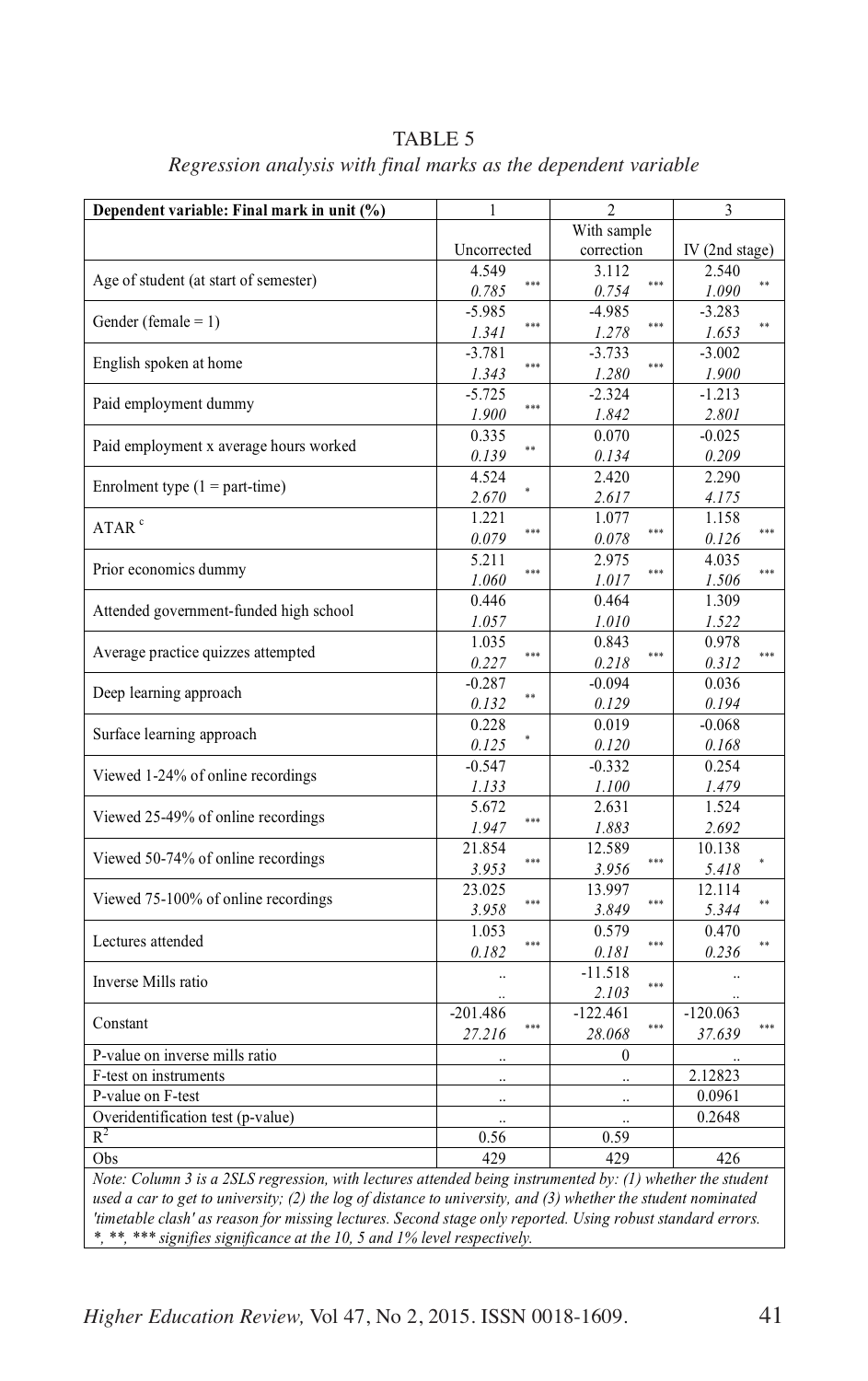slightly lower than in Column 2, it is nevertheless still a significant determinant of a student's final grade. The sign and magnitude of most of the other variables are also very similar to the results found in Column 2. However, one problem we have with this is that the instruments turn out to be relatively weak. As a general rule of thumb, an F-test value of at least 10 is a sign of good instruments. Here the Ftest is only 2.1, which is well below this threshold. Therefore, although the results from the instrumental variables estimation support the findings using the sample-correction model, the fact that the instruments are quite weak means we perhaps should not put too much emphasis on this result.

In terms of the relationship between a student's attitude to learning, their attendance at lectures, and their academic performance, a couple of points are worth noting. First of all, the 'effort' variable, (proxied through the student use of voluntary practice quizzes) is a highly significant determinant of overall academic performance. The student's learning approach was extremely important in terms of whether they attended lectures or not, but in Columns 2 and 3, not significant determinants at all of overall academic performance. In other words, to the extent that students have a deep or surface approach to learning, the main area this impacts on is through lecture attendance, which then has an impact on academic performance. It is, of course, quite possible that this is mainly because it is an introductory unit, and so students can still attain good grades through the surface approach of rote learning. It would be interesting to see whether this remains true at later stages of a student's course, but this is outside the scope of this paper.

### **Concluding comments**

In summary therefore, the evidence presented here does suggest that attending lectures does have some benefit for students. Importantly, we have tried to take into consideration two statistical problems that have plagued a number of previous analyses in this area: the fact that lecture attendance is endogenous to academic performance, and the problems associated with relying on survey data. When addressing the issue of the characteristics of students attending lectures, the first point to note is that there is essentially very little sample selection bias, and certainly none that appears to heavily influence the results. These results by and large confirm what others have shown previously, in that attendance is negatively affected by work, and timetable clashes. Younger students and females are more likely to go to lectures. An interesting result that has not to our knowledge been explored previously relates to the important role that students' attitudes to learning have on lecture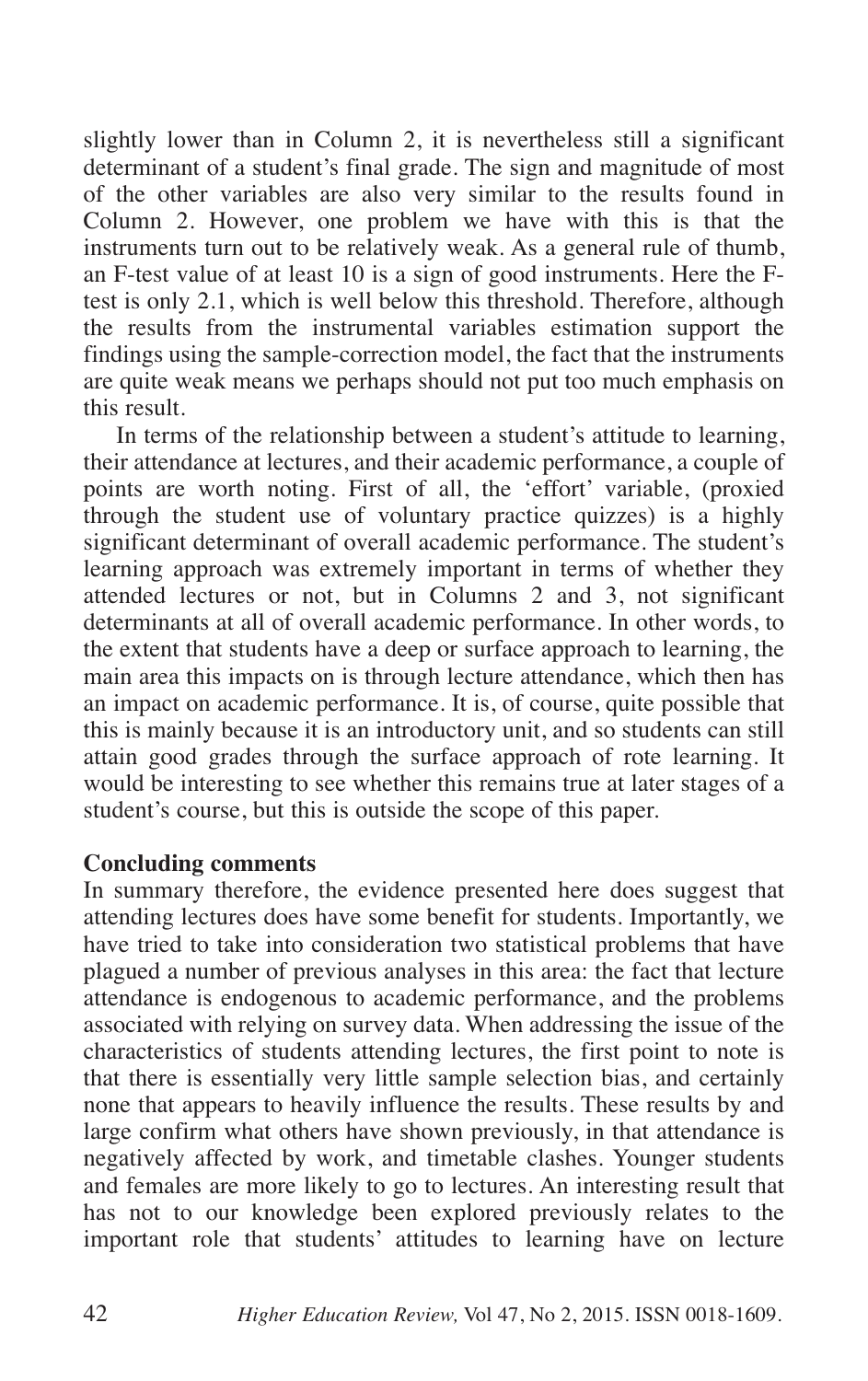attendance. Those who have a deeper approach to learning are more likely to go to lectures, whilst those favouring a surface approach attend fewer lectures.

With respect to the determinants of academic performance, many of the results again confirm previous research, such as those relating to ability (Birch and Miller, 2007), and prior knowledge of economics (Williams *et al*, 2012). In terms of this analysis it is interesting that, even after controlling for a variety of factors that affect student performance, attendance at lectures was (statistically) a consistently important factor. The fact that it is still a statistically significant determinant of academic performance, even after controlling for issues such as effort and attitudes to learning, gives us some confidence that we are indeed capturing the benefit of the lecture itself, rather than these other proximate causes.

Despite these results, there is still a lot that remains unanswered. If, as suggested here, attending lectures does provide benefit to students, it is not clear from our research precisely what that benefit may be. This would, of course, require a different type of analysis to that undertaken here. Nor are we saying that attending lectures is necessarily 'better' than viewing them online. As we saw in Table 5, there was also a positive association between viewing the majority of the lectures online and academic performance as well. Rather, this paper should be viewed as an attempt to show that both have value, even after 'netting out' issues such as motivation and effort. Perhaps a potentially more important aspect of this research is to further our insights into the characteristics of students who attend lectures, particularly with respect to their attitudes to learning ('deep' versus 'surface'). Finally, it is also important to stress that these results relate to a particular cohort at a particular point in time. Consequently, we view these results as suggestive, rather than definitive, and future research that applies this model to different cohorts over time may help to confirm (or otherwise) these results.

### **Address for correspondence**

Elisa Birch is Associate Professor at the Business School, University of Western Australia.

Andrew Williams is Associate Professor at the Business School, University of Western Australia, the corresponding author: Mail Box M251, 35 Stirling Hwy, Crawley, WA, 6009. Ph: +61 8 6488 3859. Email: Andrew.Williams@uwa.edu.au.

### **Acknowledgments**

The authors wish to acknowledge the UWA Business School's Research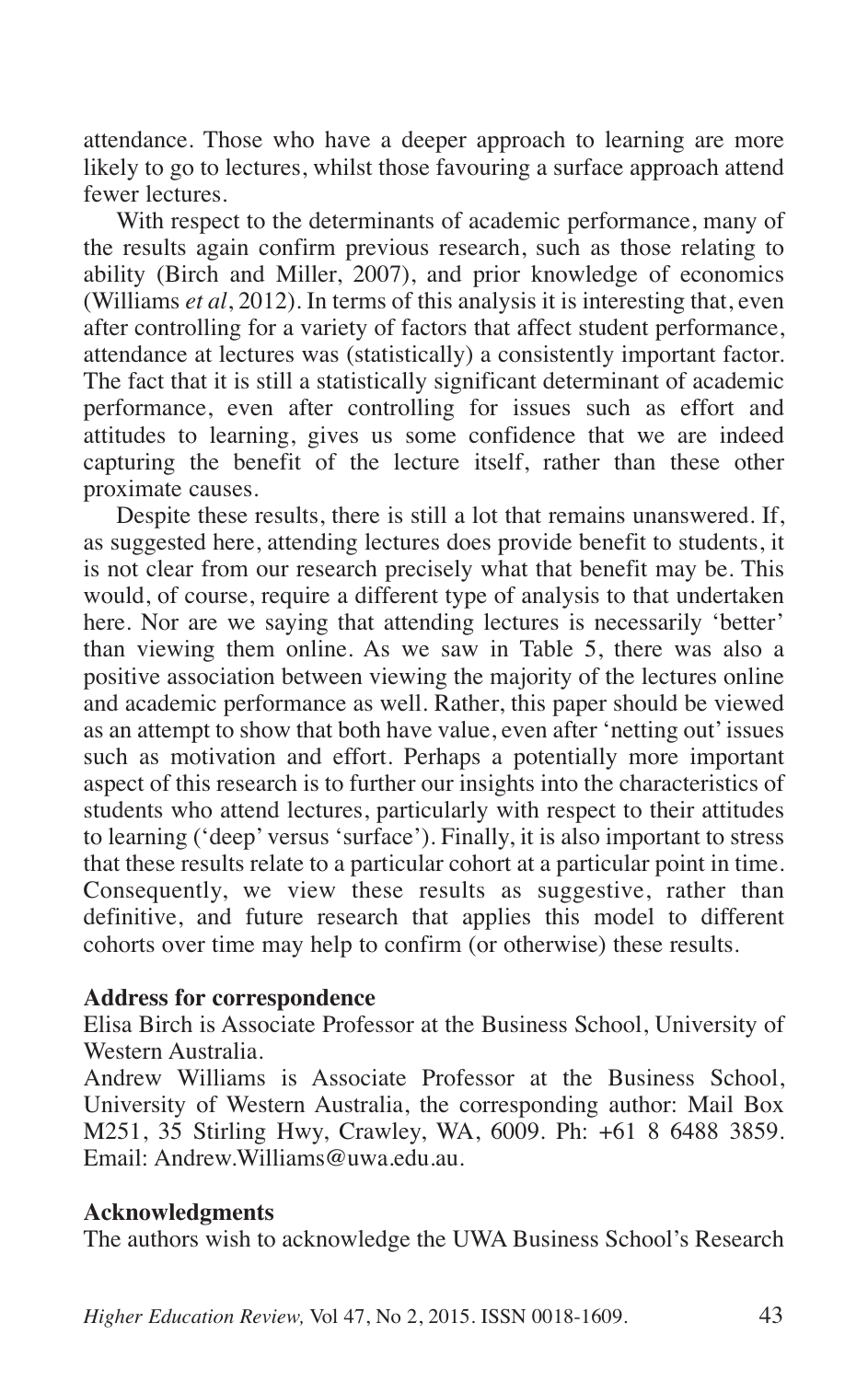Development Scheme for funding, and thank Paul Lloyd for data provision, and Shirin Taffazoli for research assistance. Opinions expressed in this paper are those of the authors and should not be attributed to the University of Western Australia.

### **References**

- Anderson, G, Benjamin, D and Fuss, M (1994) 'The determinants of success in university introductory economics courses', *Journal of Economic Education* 25(2): 99-120
- Bassili, JN (2008) 'Media richness and social norms in the choice to attend lectures or to watch them online', *Journal of Educational Multimedia and Hypermedia* 17(4): 453-475
- Bell, T, Cockburn, A, McKenzie, B and Vargo, J (2001) 'Digital lectures: if you make them, will students use them? Constraints on effective delivery of flexible learning systems', *Interactive Multimedia Electronic Journal of Computer-Enhanced Learning*, 3(2)
- Biggs, JB (1987) *The study process questionnaire (SPQ)*: manual, Hawthorn, Vic.: Australian Council for Educational Research
- Biggs, JB, Kember, D, and Leung, DYP (2001) The revised two factor study process questionnaire: R-SPQ-2F. *British Journal of Educational Psychology* 71: 133- 149
- Birch, E and Miller, P (2007) 'The influence of type of high school attended on university performance', *Australian Economic Papers* 46(1): 1-17
- Brotherton, JA. and Abowd, GD (2004) 'Lessons learned from eClass: assessing automated capture and access in the classroom', *ACM Transactions on Computer-Human Interaction (TOCHI),* 11(2): 121-155
- Cooke, M, Watson, B, Blacklock, E, Mansah, M, Howard, M, Johnston, A, Tower, M and Murfield, J (2012) 'Lecture captures: first year student nurses' experiences of a web-based lecture technology', *Australian Journal of Advanced Nursing*, 29(3)
- Crook, A, Mauchlin, A, Maw, S, Lawson, C, Drinkwater, R, Lundqvist, K, Orsmond, P, Gomez, S and Park, J ( 2012) 'The use of video technology for providing feedback to students: can it enhance the feedback experience for staff and students?', *Computer and Science*, 58: 386-396
- Dobson, I, and Skuja, E (2005) 'Secondary schooling, tertiary entrance ranks and university performance', *People and Place* 13(1): 53-62
- Figlio, D, Rush, M, and Yin, L (2010) 'Is it live or is it internet? Experimental estimates of the effects of online instruction on student learning', *National Bureau of Economic Research Working Paper* 16089, National Bureau of Economic Research, Cambridge, United States
- Gomez, J and Igado, M (2008), 'Blended learning: the key to success in a training company', *International Journal of Instructional Technology and Distance Learning*, 5(8): 33-42
- Greene, WH (2003) *Econometric Analysis, 5th edition*, New Jersey: Prentice Hall
- Heckman, J (1976) 'The common structure of statistical models of truncation, sample selection and limited dependent variables', *Annals of Economic and Social Measurement* 5: 475-492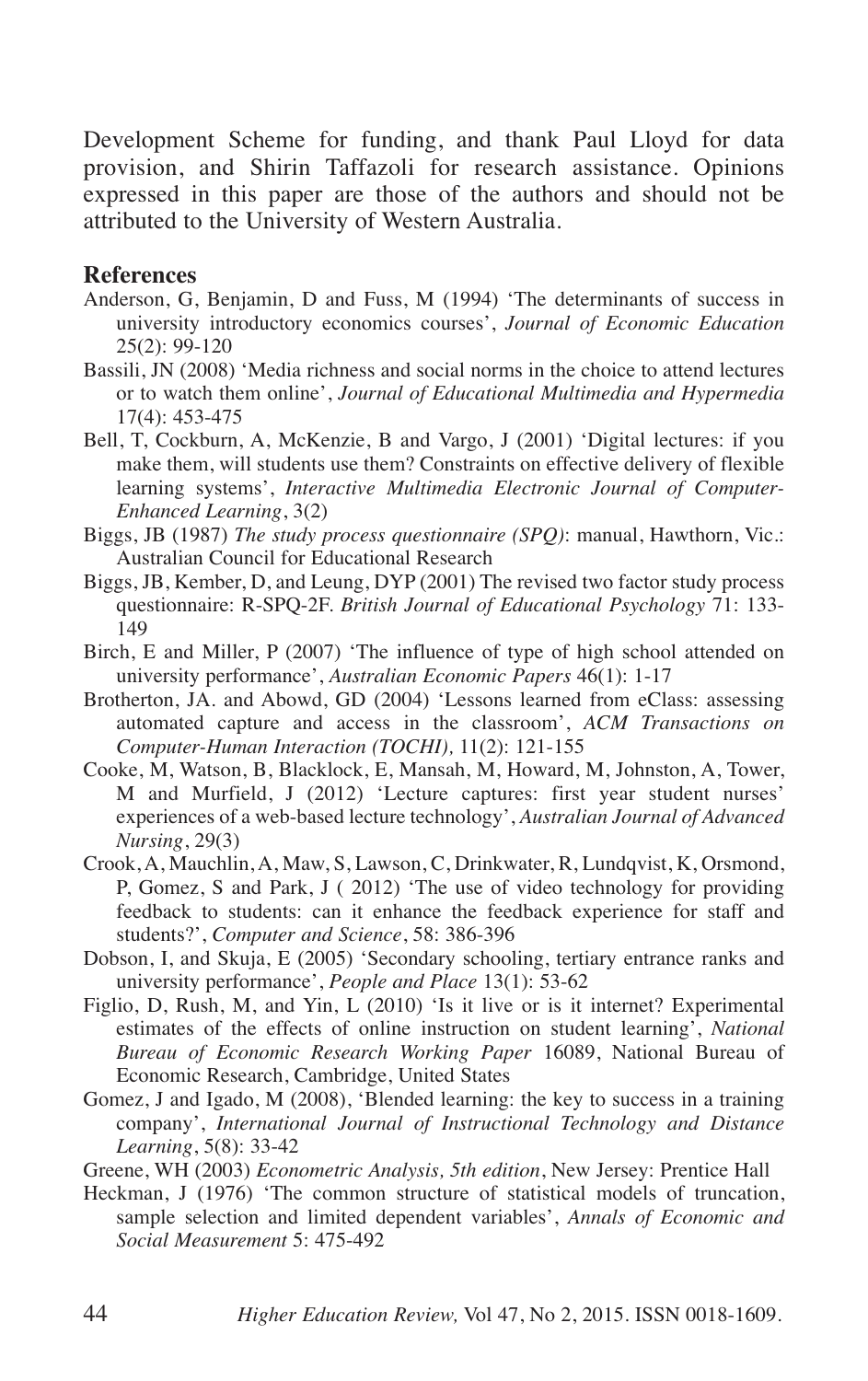- Johnston, A, Massa, H and Burne, T (2012) 'Digital lecture recording: a cautionary tale', *Nurse Education in Practice*, 13(1): 40-47
- Kember, D, Charlesworth, M, Davies, H, McKay, J and Stott, V (1997) 'Evaluating the effectiveness of educational innovations: using the study process questionnaire to show that meaningful learning occurs', *Studies in Educational Evaluation* 23(2): 141-157
- Kinlaw, C, Dunlap, L and D'Angelo, J (2012) 'Relation between faculty use of online academic resources and student class attendance', *Computers and Education*, 59: 167-172.
- Kirby, A, and McElroy, B (2003) 'The effect of attendance on grade for first year Economics students in University College Cork', *The Economic and Social Review*, 34(3): 311-326
- Lancaster, JW, McQueeney, ML, and van Amburgh, JA (2011) 'Online lecture delivery paired with in class problem-based learning ... does it enhance student learning?', *Currents in Pharmacy Teaching & Learning* 3(1): 23-29
- Lyons, A, Reysen, S and Pierce, L (2012) 'Video lecture format, student technological efficacy, and social presence in online course', *Computers in Human Behavior*, 28: 181-186
- McNulty, J, Hoyt, A, Chandrasekhar, A, Espiritu, B, Gruener, G, Price Jr, R and Naheedy, R (2011) 'A three-year study of lecture multimedia utilization in the medical curriculum: associations with performances in the basic sciences', *Journal of the International Association of Medical Science Educators 21(1)* http://www.iamse.org/artman/publish/article\_586.shtml
- Owston, R, Lupshenyuk, D and Wideman, H (2011) 'Lecture capture in large undergraduate classes: student perceptions and academic performance', *Internet and Higher Education*, 14: 262-268
- Romer, D (1993) 'Do students go to class? Should they?' *Journal of Economic Perspectives*, 7: 167-174
- Scutter, S, Stupans, I, Sawyer, T and King, S (2010) 'How do students use podcasts to support learning?', *Australasian Journal of Education Technology*, 26(2):180- 191
- Stanca, L (2006) 'The effects of attendance on academic performance: panel data evidence for Introductory Microeconomics', *Journal of Economic Education*. Summer: 251-266
- Stinebrickner, R, and Stinebrickner, TR (2008) 'The causal effect of studying on academic performance', *The B.E. Journal of Economic Analysis and Policy*, 8(1): Article 14
- Stricker, D, Weibel, D and Wissmath, B (2011) 'Efficient learning using a virtual learning environment in a University Class', *Computers and Education* 56: 495- 504
- Traphagan, T, Kucsera, JV and Kishi, K (2010) 'Impact of class lecture webcasting on attendance and learning', *Educational Technology Research & Development*, 58: 19-37
- Vernadakis, N, Giannousi, M, Derri, V, Michalopoulos, M and Kioumourtzoglou, E (2012) 'The impact of blended and traditional instruction in students' performance', *Procedia Technology*, 1: 439-443
- von Konsky, BR, Ivins, J and Gribble, SJ (2009) 'Lecture attendance and web based lecture technologies: a comparison of student perceptions and usage patterns', *Australasian Journal of Educational Technology*, 25(4): 581-595.

*Higher Education Review,* Vol 47, No 2, 2015. ISSN 0018-1609. 45